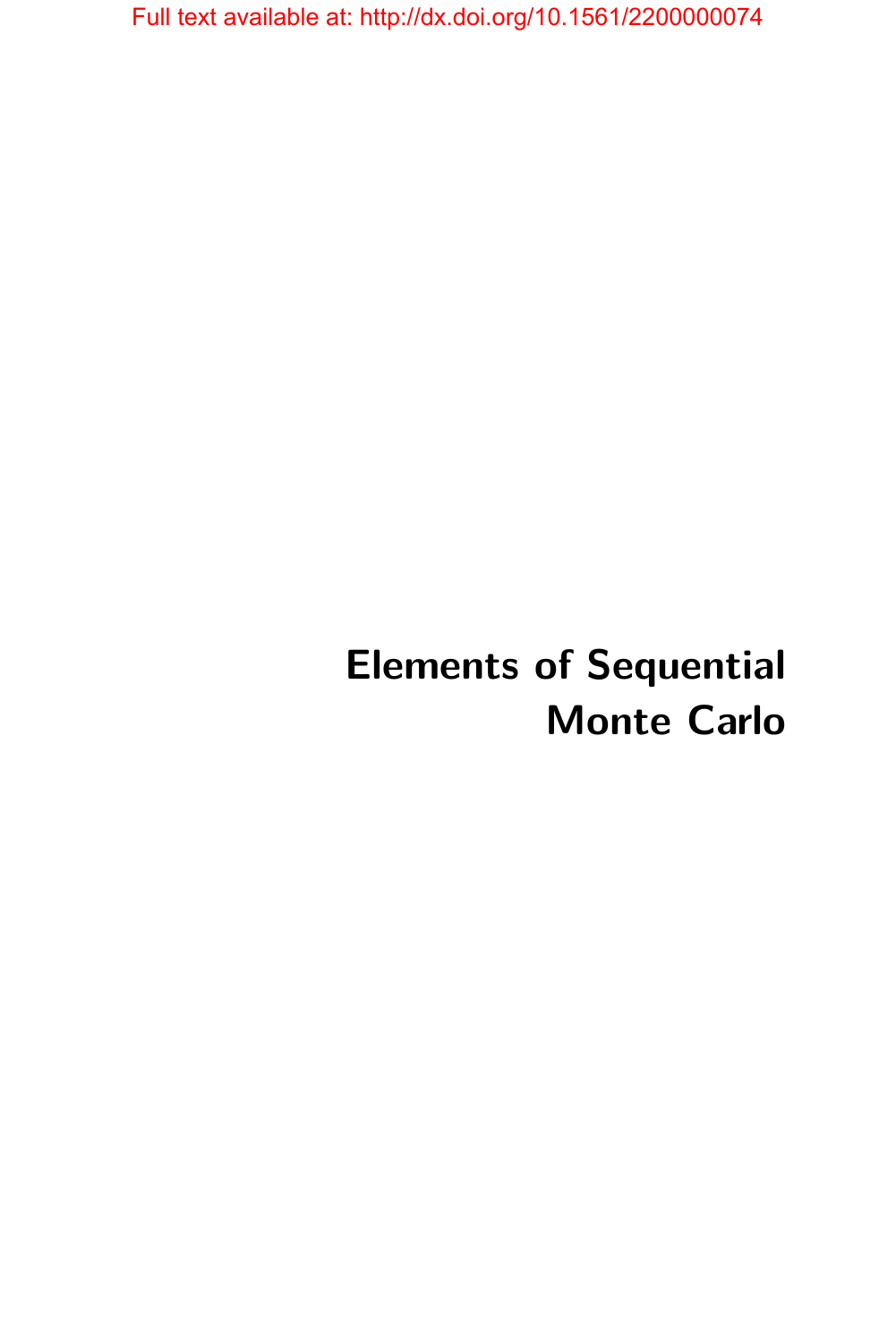#### **Other titles in Foundations and Trends <sup>R</sup> in Machine Learning**

*Computational Optimal Transport* Gabriel Peyre and Marco Cuturi ISBN: 978-1-68083-550-2

*An Introduction to Deep Reinforcement Learning* Vincent Francois-Lavet, Peter Henderson, Riashat Islam, Marc G. Bellemare and Joelle Pineau ISBN: 978-1-68083-538-0

*An Introduction to Wishart Matrix Moments* Adrian N. Bishop, Pierre Del Moral and Angele Niclas ISBN: 978-1-68083-506-9

*A Tutorial on Thompson Sampling* Daniel J. Russo, Benjamin Van Roy, Abbas Kazerouni, Ian Osband and Zheng Wen ISBN: 978-1-68083-470-3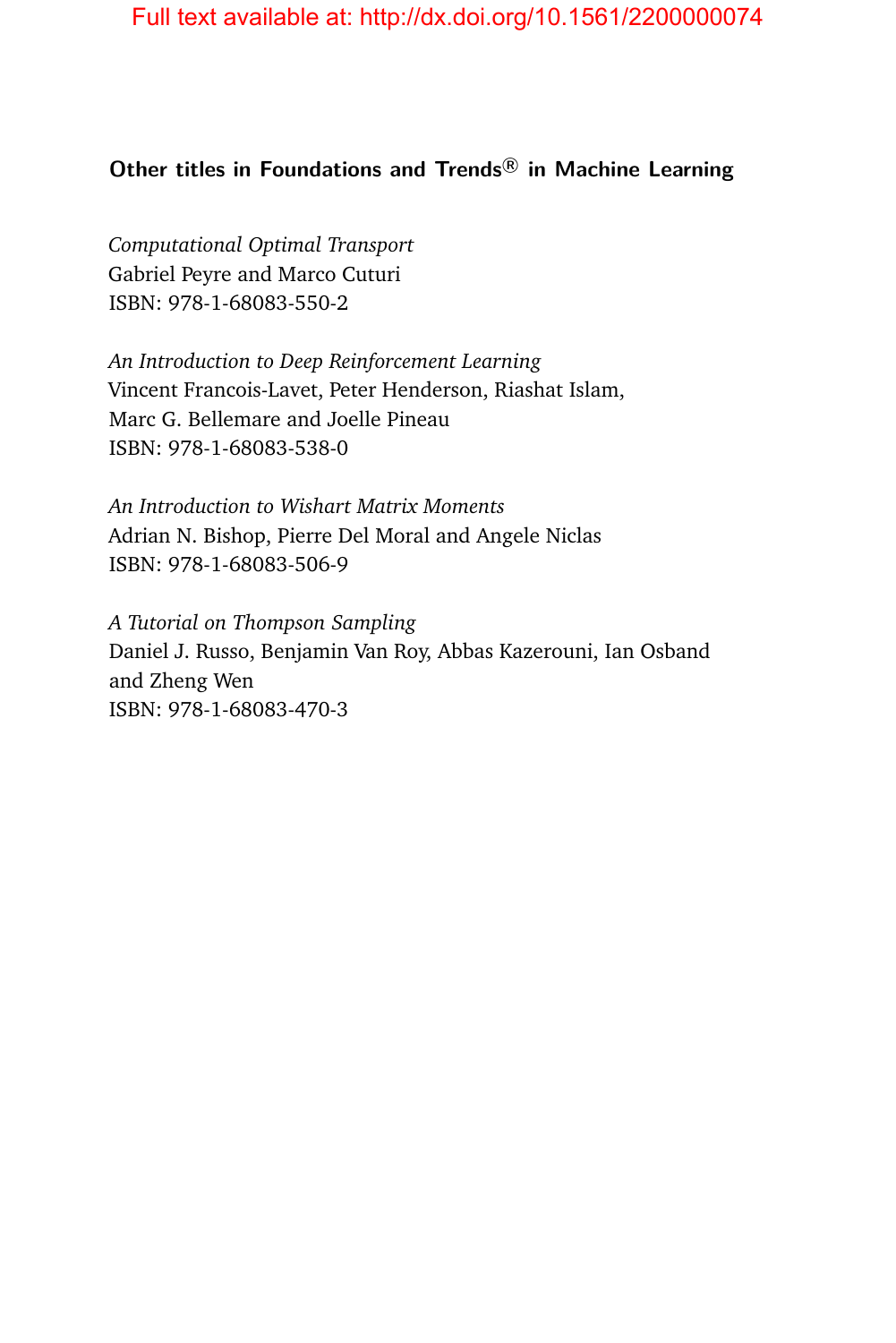# **Elements of Sequential Monte Carlo**

### **Christian A. Naesseth**

Columbia University christian.a.naesseth@columbia.edu

## **Fredrik Lindsten**

Linköping University fredrik.lindsten@liu.se

## **Thomas B. Schön**

Uppsala University thomas.schon@it.uu.se

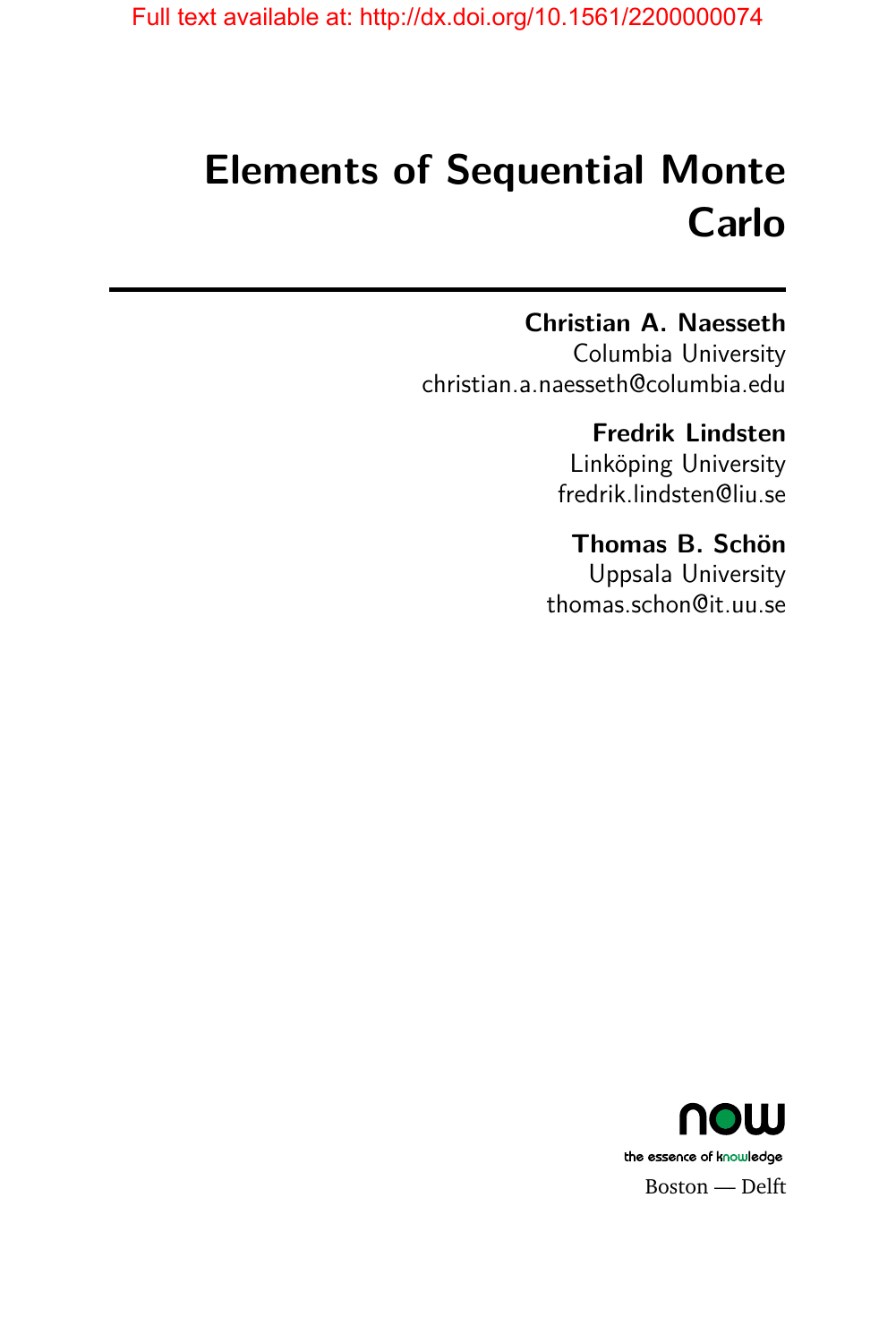## Foundations and Trends<sup>®</sup> in Machine Learning

*Published, sold and distributed by:* now Publishers Inc. PO Box 1024 Hanover, MA 02339 United States Tel. +1-781-985-4510 www.nowpublishers.com sales@nowpublishers.com

*Outside North America:* now Publishers Inc. PO Box 179 2600 AD Delft The Netherlands Tel. +31-6-51115274

The preferred citation for this publication is

C. A. Naesseth, F. Lindsten, T. B. Schön. *Elements of Sequential Monte Carlo*. Foundations and Trends $^{\circledR}$  in Machine Learning, vol. 12, no. 3, pp. 187–306, 2019.

ISBN: 978-1-68083-633-2 c 2019 C. A. Naesseth, F. Lindsten, T. B. Schön

Photocopying. In the USA: This journal is registered at the Copyright Clearance Center, Inc., 222 Rosewood Drive, Danvers, MA 01923. Authorization to photocopy items for internal or personal use, or the internal or personal use of specific clients, is granted by now Publishers Inc for users registered with the Copyright Clearance Center (CCC). The 'services' for users can be found on the internet at: www.copyright.com

For those organizations that have been granted a photocopy license, a separate system of payment has been arranged. Authorization does not extend to other kinds of copying, such as that for general distribution, for advertising or promotional purposes, for creating new collective works, or for resale. In the rest of the world: Permission to photocopy must be obtained from the copyright owner. Please apply to now Publishers Inc., PO Box 1024, Hanover, MA 02339, USA; Tel. +1 781 871 0245; www.nowpublishers.com; sales@nowpublishers.com

now Publishers Inc. has an exclusive license to publish this material worldwide. Permission to use this content must be obtained from the copyright license holder. Please apply to now Publishers, PO Box 179, 2600 AD Delft, The Netherlands, www.nowpublishers.com; e-mail: sales@nowpublishers.com

All rights reserved. No part of this publication may be reproduced, stored in a retrieval system, or transmitted in any form or by any means, mechanical, photocopying, recording or otherwise, without prior written permission of the publishers.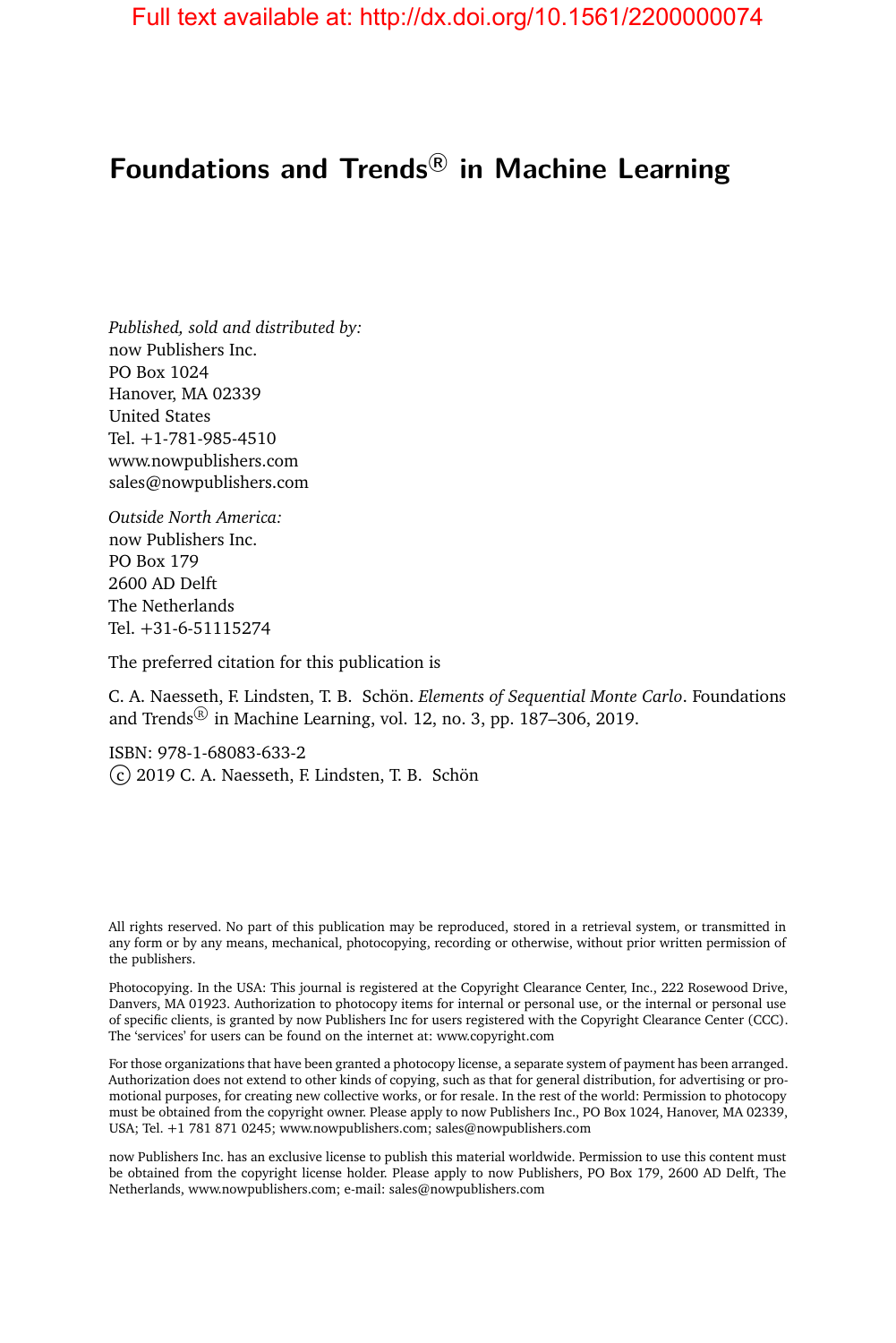# **Foundations and Trends <sup>R</sup> in Machine Learning** Volume 12, Issue 3, 2019 **Editorial Board**

#### **Editor-in-Chief**

**Michael Jordan** University of California, Berkeley United States

#### **Editors**

Peter Bartlett *UC Berkeley* Yoshua Bengio *Université de Montréal* Avrim Blum *Toyota Technological Institute*

Craig Boutilier *University of Toronto*

Stephen Boyd *Stanford University*

Carla Brodley *Northeastern University*

Inderjit Dhillon *Texas at Austin*

Jerome Friedman *Stanford University*

Kenji Fukumizu *ISM*

Zoubin Ghahramani *Cambridge University*

David Heckerman *Amazon*

Tom Heskes *Radboud University*

Geoffrey Hinton *University of Toronto* Aapo Hyvarinen *Helsinki IIT*

Leslie Pack Kaelbling *MIT*

Michael Kearns *UPenn*

Daphne Koller *Stanford University*

John Lafferty *Yale*

Michael Littman *Brown University*

Gabor Lugosi *Pompeu Fabra*

David Madigan *Columbia University*

Pascal Massart *Université de Paris-Sud*

Andrew McCallum *University of Massachusetts Amherst*

Marina Meila *University of Washington*

Andrew Moore *CMU*

John Platt *Microsoft Research* Luc de Raedt *KU Leuven*

Christian Robert *Paris-Dauphine*

Sunita Sarawagi *IIT Bombay*

Robert Schapire *Microsoft Research*

Bernhard Schoelkopf *Max Planck Institute*

Richard Sutton *University of Alberta*

Larry Wasserman *CMU*

Bin Yu *UC Berkeley*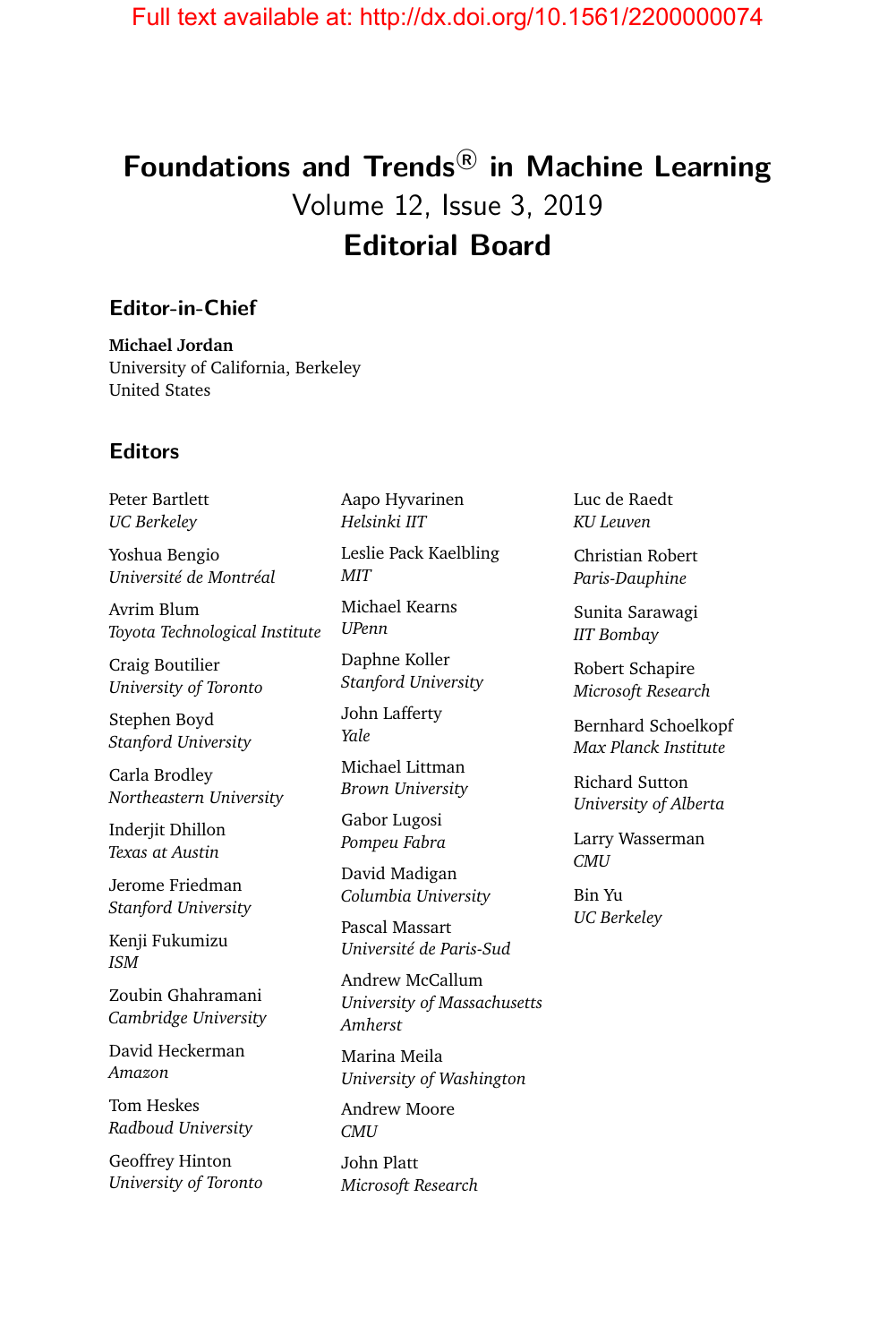# **Editorial Scope**

#### **Topics**

Foundations and Trends $^{\circledR}$  in Machine Learning publishes survey and tutorial articles in the following topics:

- Adaptive control and signal processing
- Applications and case studies
- Behavioral, cognitive and neural learning
- Bayesian learning
- Classification and prediction
- Clustering
- Data mining
- Dimensionality reduction
- Evaluation
- Game theoretic learning
- Graphical models
- Independent component analysis
- Inductive logic programming
- Kernel methods
- Markov chain Monte Carlo
- Model choice
- Nonparametric methods
- Online learning
- Optimization
- Reinforcement learning
- Relational learning
- Robustness
- Spectral methods
- Statistical learning theory
- Variational inference
- Visualization

#### **Information for Librarians**

Foundations and Trends $^\circledR$  in Machine Learning, 2019, Volume 12, 6 issues. ISSN paper version 1935-8237. ISSN online version 1935-8245. Also available as a combined paper and online subscription.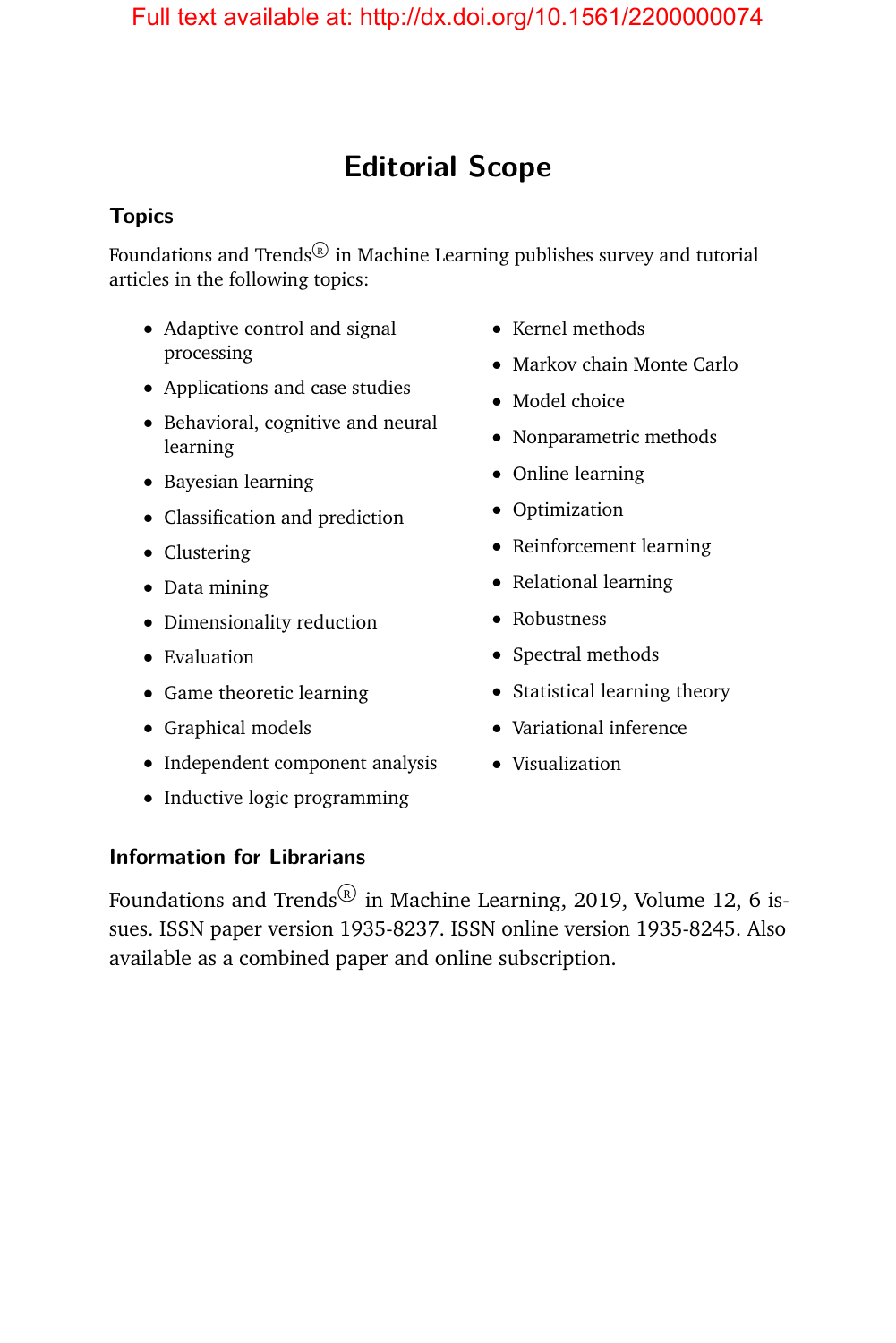# **Contents**

| $\mathbf{1}$   |                  | <b>Introduction</b>                                                                                               | $\overline{2}$ |
|----------------|------------------|-------------------------------------------------------------------------------------------------------------------|----------------|
|                | 1.1              |                                                                                                                   | 3              |
|                | 1.2 <sub>2</sub> | Probabilistic Models and Target Distributions                                                                     | 3              |
|                | 1.3              |                                                                                                                   | 9              |
|                | 1.4              |                                                                                                                   | 12             |
|                | 1.5              |                                                                                                                   | 13             |
| $\overline{2}$ |                  | <b>Importance Sampling to Sequential Monte Carlo</b>                                                              | 14             |
|                | 2.1              |                                                                                                                   | 14             |
|                | $2.2\degree$     |                                                                                                                   | 21             |
|                | 2.3              |                                                                                                                   | 31             |
| $\mathbf{3}$   |                  | <b>Learning Proposals and Twisting Targets</b>                                                                    |                |
|                |                  |                                                                                                                   | 37             |
|                | 3.1              | Designing the Proposal Distribution                                                                               | 37             |
|                | 3.2              |                                                                                                                   | 51             |
|                | 3.A              | Adapting the Target Distribution<br>Taylor and Unscented Transforms                                               | 61             |
| 4              |                  |                                                                                                                   | 64             |
|                | 4.1              | <b>Nested Monte Carlo: Algorithms and Applications</b><br>The Unbiasedness of the Normalization Constant Estimate | 65             |
|                | 4.2              |                                                                                                                   | 67             |
|                | 4.3              |                                                                                                                   | 75             |
|                | 4.4              | Proper Weights and Sequential Monte Carlo<br>Distributed Sequential Monte Carlo                                   | 81             |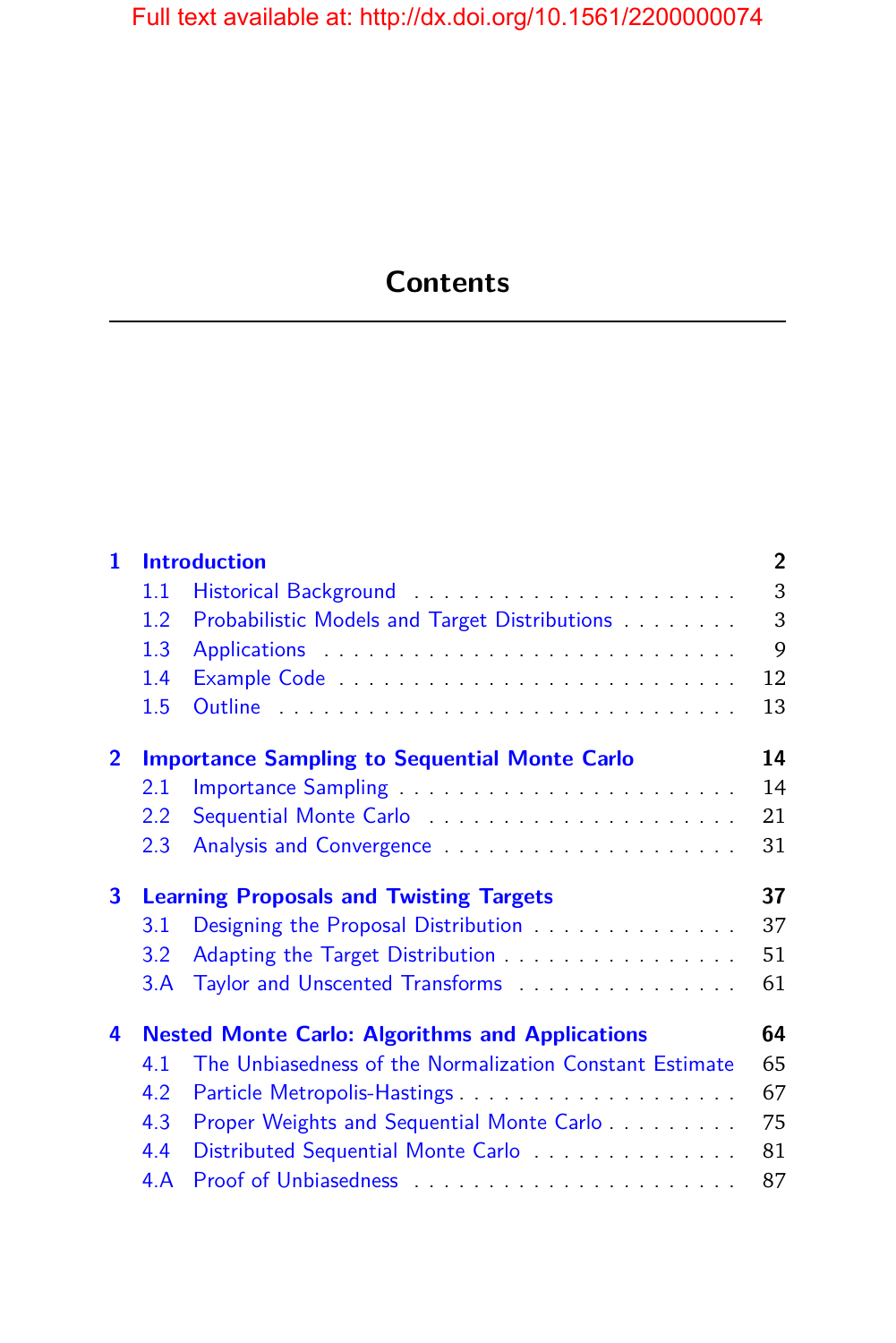| 5. | <b>Conditional SMC: Algorithms and Applications</b> |                                                        | 90  |  |
|----|-----------------------------------------------------|--------------------------------------------------------|-----|--|
|    | 5.1                                                 | Conditional Sequential Monte Carlo                     | 91  |  |
|    | 52                                                  | The Unbiasedness of the Inverse Normalization Constant |     |  |
|    |                                                     |                                                        | 95  |  |
|    | 5.3                                                 | The Expected SMC Empirical Distribution                | 95  |  |
|    | 5.4                                                 |                                                        | 96  |  |
|    | $5.5^{\circ}$                                       |                                                        | 98  |  |
|    | 5 A                                                 |                                                        | 103 |  |
|    | 5.B                                                 | Proof of SMC Distribution Representation               | 104 |  |
|    |                                                     |                                                        | 106 |  |
| 6  | <b>Discussion</b>                                   |                                                        |     |  |
|    | <b>References</b>                                   |                                                        |     |  |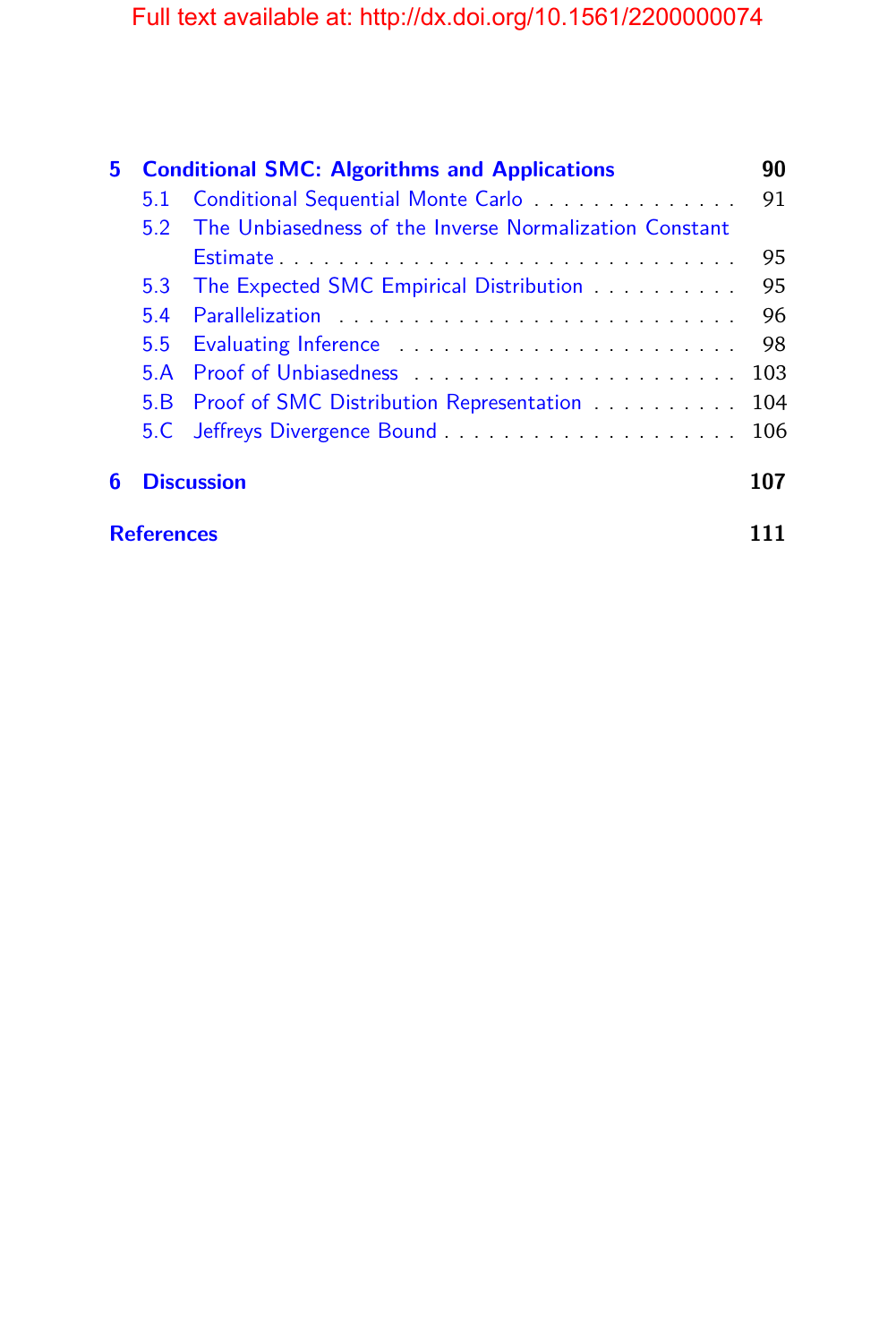# **Elements of Sequential Monte Carlo**

Christian A. Naesseth<sup>1</sup>, Fredrik Lindsten<sup>2</sup> and Thomas B. Schön<sup>3</sup>

<sup>1</sup>*Columbia University; christian.a.naesseth@columbia.edu* 2 *Linköping University; fredrik.lindsten@liu.se*

<sup>3</sup>*Uppsala University; thomas.schon@it.uu.se*

#### ABSTRACT

A core problem in statistics and probabilistic machine learning is to compute probability distributions and expectations. This is the fundamental problem of Bayesian statistics and machine learning, which frames all inference as expectations with respect to the posterior distribution. The key challenge is to approximate these intractable expectations. In this tutorial, we review sequential Monte Carlo (SMC), a random-samplingbased class of methods for approximate inference. First, we explain the basics of SMC, discuss practical issues, and review theoretical results. We then examine two of the main user design choices: the *proposal distributions* and the so called *intermediate target distributions*. We review recent results on how variational inference and amortization can be used to learn efficient proposals and target distributions. Next, we discuss the SMC estimate of the normalizing constant, how this can be used for pseudo-marginal inference and inference evaluation. Throughout the tutorial we illustrate the use of SMC on various models commonly used in machine learning, such as stochastic recurrent neural networks, probabilistic graphical models, and probabilistic programs.

Christian A. Naesseth, Fredrik Lindsten and Thomas B. Schön (2019), Elements of Sequential Monte Carlo, Foundations and Trends $^{\circledR}$  in Machine Learning: Vol. 12, No. 3, pp 187–306. DOI: 10.1561/2200000074.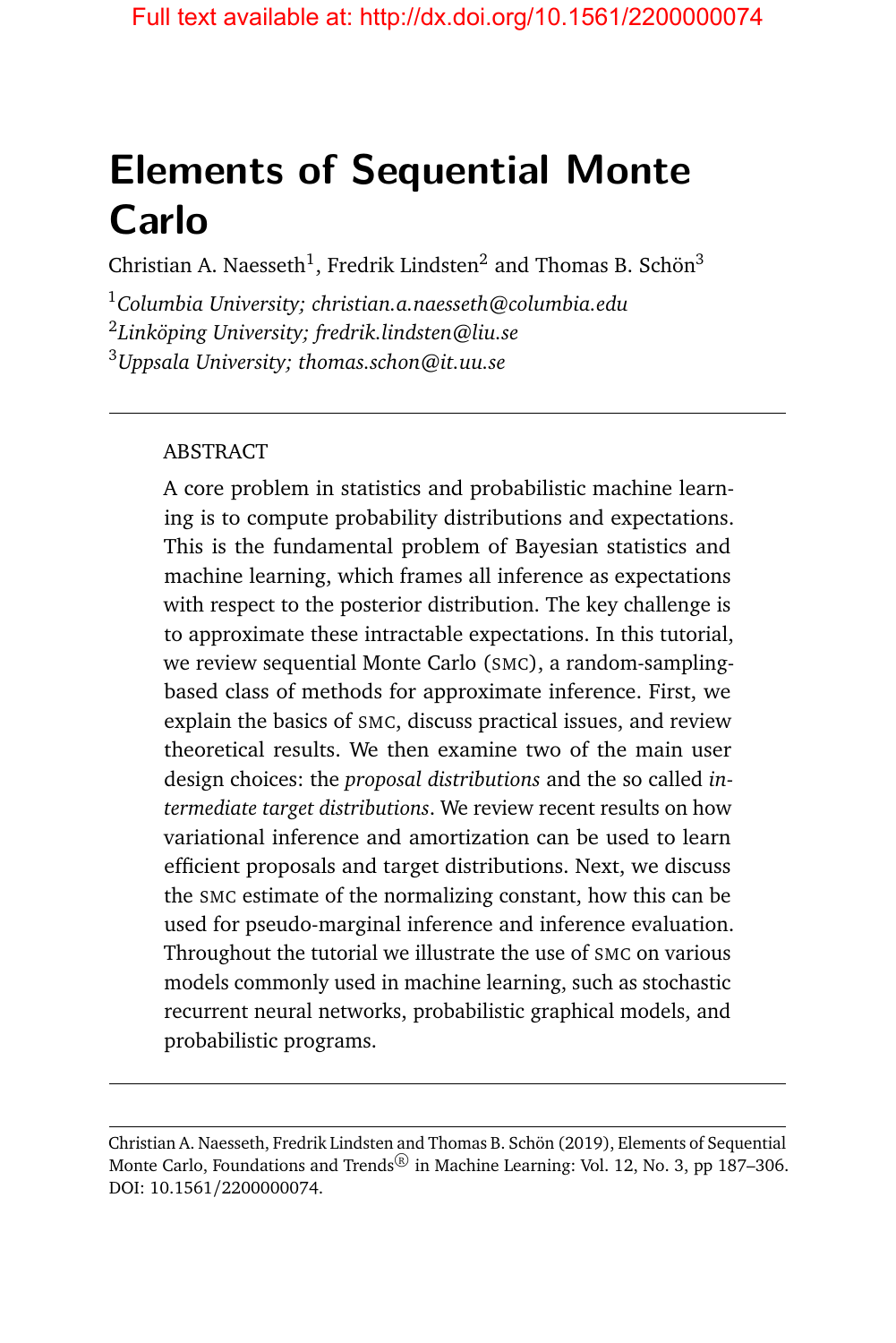# **1**

### <span id="page-9-0"></span>**Introduction**

A key strategy in machine learning is to break down a problem into smaller and more manageable parts, then process data or unknown variables recursively. Well known examples of this are message passing algorithms for graphical models and annealing for optimization or sampling. Sequential Monte Carlo (SMC) is a class of methods that are tailored to solved statistical inference problems recursively. These methods have mostly received attention in the signal processing and statistics communities. With well over two decades of research in SMC, they have enabled inference in increasingly complex and challenging models. Recently, there has been an emergent interest in this class of algorithms from the machine learning community. We have seen applications to probabilistic programming (Wood *et al.*, [2014\)](#page-30-0), variational inference (VI) (Maddison *et al.*, [2017;](#page-28-0) Naesseth *et al.*, [2018;](#page-28-1) Le *et al.*, [2018\)](#page-27-0), inference evaluation (Grosse *et al.*, [2015;](#page-25-0) Cusumano-Towner and Mansinghka, [2017\)](#page-23-0), probabilistic graphical models (PGMs) (Ihler and McAllester, [2009;](#page-26-0) Naesseth *et al.*, [2014;](#page-29-0) Paige and Wood, [2016\)](#page-29-1), Bayesian nonparametrics (Fearnhead, [2004\)](#page-24-0) and many other areas.

We provide a unifying view of the SMC methods that have been developed since their conception in the early 1990s (Gordon *et al.*, [1993;](#page-25-1) Stewart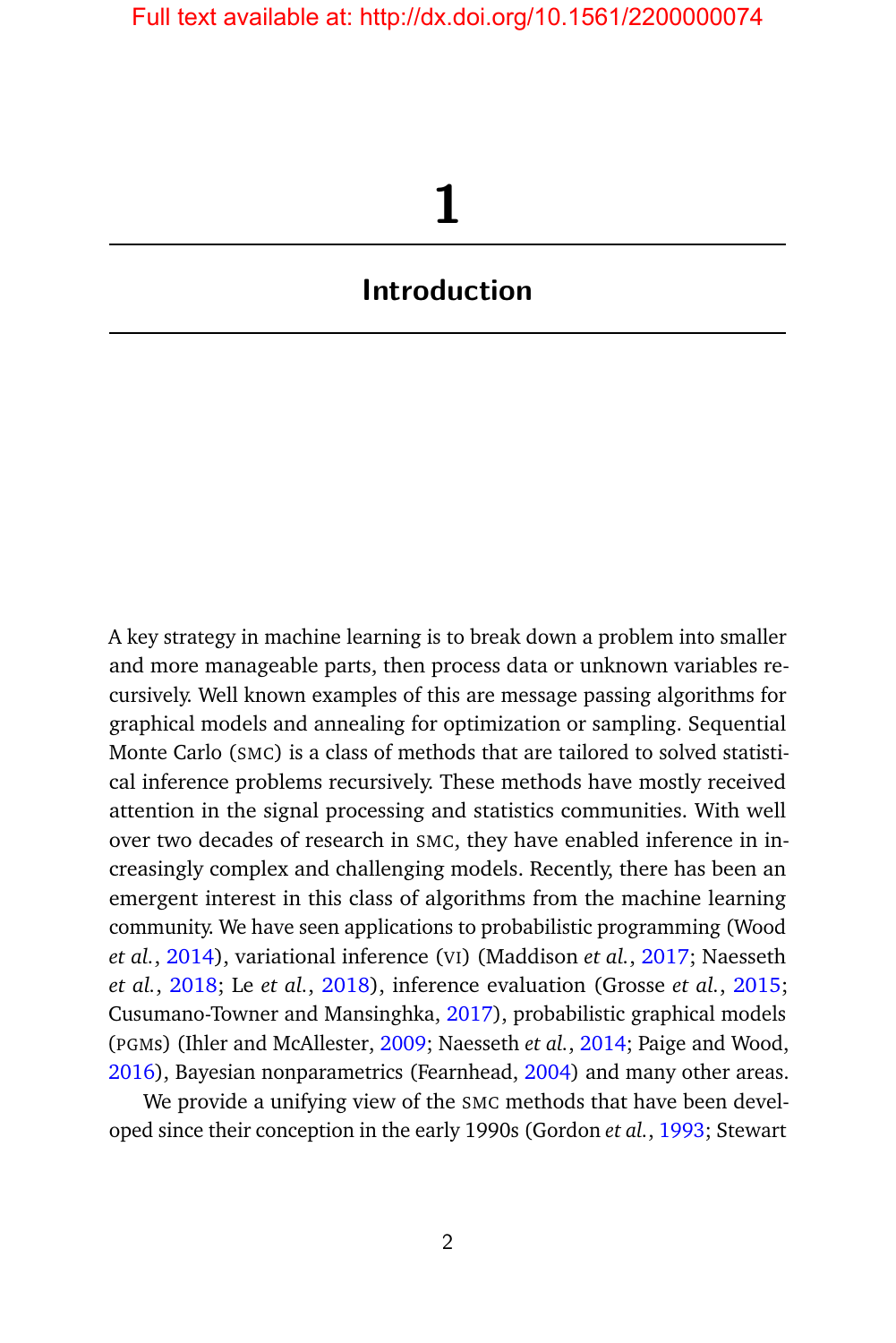#### 1.1. Historical Background 3

and McCarty, [1992;](#page-30-1) Kitagawa, [1993\)](#page-26-1). In this introduction we provide relevant background material, introduce a running example, and discuss the use of code snippets throughout the tutorial.

#### <span id="page-10-0"></span>**1.1 Historical Background**

SMC methods are generic tools for performing approximate (statistical) inference, predominantly Bayesian inference. They use a weighted sample set to iteratively approximate the posterior distribution of a probabilistic model. Ever since the dawn of Monte Carlo methods (see e.g. Metropolis and Ulam [\(1949\)](#page-28-2) for an early discussion), random sample-based approximations have been recognized as powerful tools for inference in complex probabilistic models. Parallel to the development of Markov chain Monte Carlo (MCMC) methods (Metropolis *et al.*, [1953;](#page-28-3) Hastings, [1970\)](#page-25-2), sequential importance sampling (SIS) (Handschin and Mayne, [1969\)](#page-25-3) and sampling/importance resampling (Rubin, [1987\)](#page-29-2) laid the foundations for what would one day become SMC.

SMC methods where initially known as particle filters (Gordon *et al.*, [1993;](#page-25-1) Stewart and McCarty, [1992;](#page-30-1) Kitagawa, [1993\)](#page-26-1). Particle filters where conceived as algorithms for online inference in nonlinear state space models (SSMs) (Cappé *et al.*, [2005\)](#page-22-0). Since then there has been a flurry of work applying SMC and particle filters to perform approximate inference in ever more complex models. While research in SMC initially focused on SSMs, we will see that SMC can be a powerful tool in a much broader setting.

#### <span id="page-10-1"></span>**1.2 Probabilistic Models and Target Distributions**

As mentioned above, SMC methods were originally developed as an approximate solution to the so called filtering problem, which amounts to online inference in dynamical models. Several overview and tutorial articles focus on particle filters, i.e. the SMC algorithms specifically tailored to solve the online filtering problem (Arulampalam *et al.*, [2002;](#page-21-1) Doucet and Johansen, [2009;](#page-24-1) Fearnhead and Künsch, [2018\)](#page-24-2). In this tutorial we will take a different view and explain how SMC can be used to solve more general "offline" problems. We shall see how this viewpoint opens up for many interesting applications of SMC in machine learning that do not fall in the traditional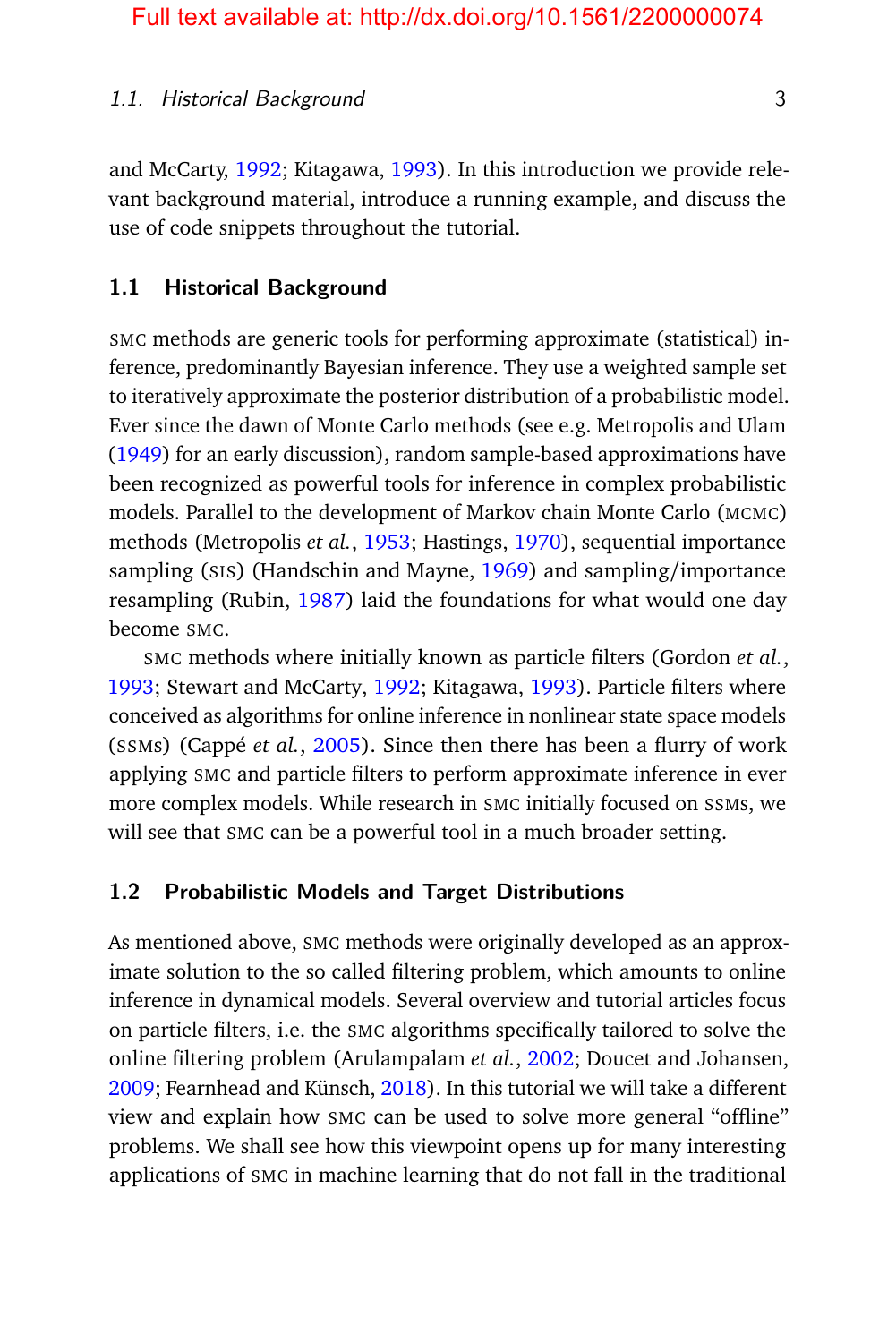4 Introduction

filtering setup, and furthermore how it gives rise to new and interesting design choices. For complementary review and tutorial articles that treat a similar topic see also Del Moral *et al.* [\(2006a\)](#page-23-1) and Doucet and Lee [\(2018\)](#page-24-3).

We consider a generic probabilistic model given by a joint probability distribution function (PDF) of latent variables **x** and observed data **y**,

<span id="page-11-0"></span>
$$
p(\mathbf{x}, \mathbf{y}).\tag{1.1}
$$

We focus on Bayesian inference, where the key object is the posterior distribution

$$
p(\mathbf{x}|\mathbf{y}) = \frac{p(\mathbf{x}, \mathbf{y})}{p(\mathbf{y})},
$$
\n(1.2)

where  $p(\mathbf{y})$  is known as the marginal likelihood.

The *target distributions* are a sequence of probability distributions that we recursively approximate using SMC. We define each target distribution  $\gamma_t(x_{1:t})$  in the sequence as a joint PDF of latent variables  $x_{1:t} = (x_1, \ldots, x_t)$ , where  $t = 1, \ldots, T$ . The PDF is denoted by

$$
\gamma_t(x_{1:t}) := \frac{1}{Z_t} \widetilde{\gamma}_t(x_{1:t}), \quad t = 1, \dots, T,
$$
\n(1.3)

where  $\tilde{\gamma}_t$  is a positive integrable function and  $Z_t$  is the normalization constant, ensuring that  $\gamma_t$  is indeed a PDF.

We connect the target distributions to the probabilistic model through a requirement on the final target distribution  $\gamma_{\it T}(x_{1:T})$ . We enforce the condition that  ${\gamma}_T({x}_{1:T})$  is either equivalent to the posterior distribution, or that it contains the posterior distribution as a marginal distribution. The *intermediate* target distributions, i.e.  $\gamma_t(x_{1:t})$  for  $t < T$ , are useful only insofar they help us approximate the final target  $\gamma_{\it T}({\it x}_{1:T}).$  This approach is distinct from most previous tutorials on particle filters and SMC that traditionally focus on the intermediate targets, i.e. the filtering distributions. We stress that it is not necessarily the case that  $x_{1:T}$  (the latent variables of the target distribution) is equal to **x** (the latent variables of the probabilistic model of interest), as the former can include additional auxiliary variables.

Below we introduce a few examples of probabilistic models and some straightforward choices of target distributions. We introduce and illustrate our running example which will be used throughout. We will return to the issue of choosing the sequence of intermediate targets in Section [3.2.](#page--1-5)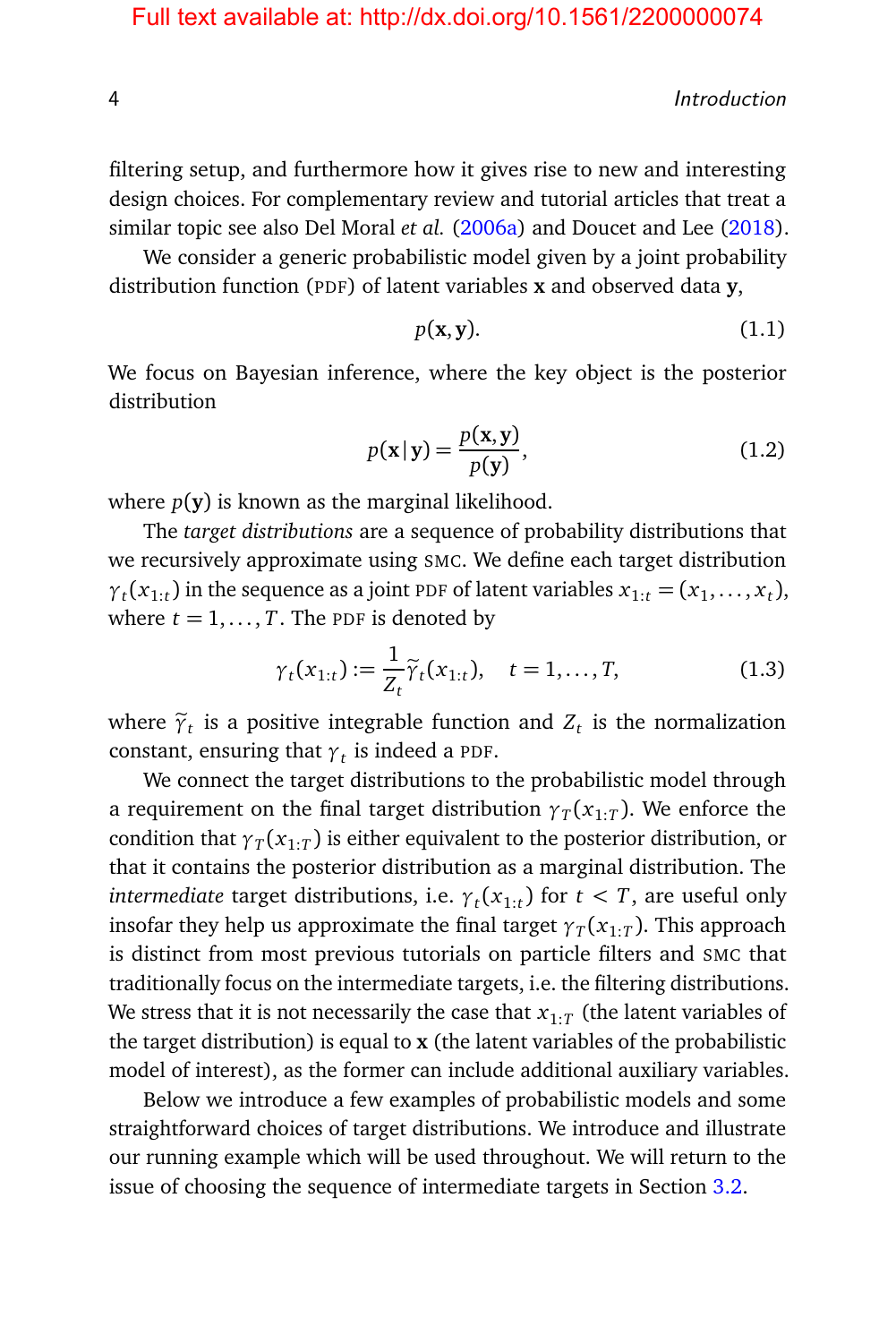#### 1.2. Probabilistic Models and Target Distributions 5

**State Space Models** The state space model (or hidden Markov model) is a type of probabilistic models where the latent variables and data satisfy a Markov property. For this model we typically have  $\mathbf{x} = x_{1:T}$ . Often the measured data can also be split into a sequence of the same length (*T*) as the latent variables, i.e.  $\mathbf{y} = y_{1:T}$ . The model is defined by a transition <code>pDF</code> *f* and an observation PDF *g*,

$$
x_t | x_{t-1} \sim f(\cdot | x_{t-1}), \tag{1.4a}
$$

<span id="page-12-0"></span>
$$
y_t | x_t \sim g(\cdot | x_t). \tag{1.4b}
$$

The joint PDF is

$$
p(\mathbf{x}, \mathbf{y}) = p(x_1)g(y_1 | x_1) \prod_{t=2}^{T} f(x_t | x_{t-1})g(y_t | x_t),
$$
 (1.5)

where  $p(x_1)$  is the prior on the initial state  $x_1$ . This class of models is especially common for data that has an inherent temporal structure such as in the field of signal processing. A common choice is to let the target distributions follow the same sequential structure as in Eq.  $(1.5)$ :

$$
\widetilde{\gamma}_t(x_{1:t}) = p(x_1)g(y_1|x_1)\prod_{k=2}^t f(x_k|x_{k-1})g(y_k|x_k), \qquad (1.6)
$$

which means that the final normalized target distribution satisfies  ${\gamma}_T({{x}}_{1:T})$  $= p(x|y)$  as required. This is the model class and target distributions which are studied in the classical filtering setup.

**Non-Markovian Latent Variable Models** The non-Markovian latent variable models (LVMs) are characterized by either no, or higher order, Markov structure between the latent variables **x** and/or data **y**. This can be seen as a non-trivial extension of the  $SSM$ , see Eq.  $(1.4)$ , which has a Markov structure. Also for this class of models it is common to have  $\mathbf{x} = x_{1:T}$  and  $\mathbf{y} = y_{1:T}$ .

Unlike the SSM, the non-Markovian LVM in its most general setting requires access to all previous latent variables *x*1:*t*−<sup>1</sup> to generate *x<sup>t</sup>* , *y<sup>t</sup>*

$$
x_t | x_{1:t-1} \sim f_t(\cdot | x_{1:t-1}), \tag{1.7a}
$$

$$
y_t | x_{1:t} \sim g_t(\cdot | x_{1:t}), \tag{1.7b}
$$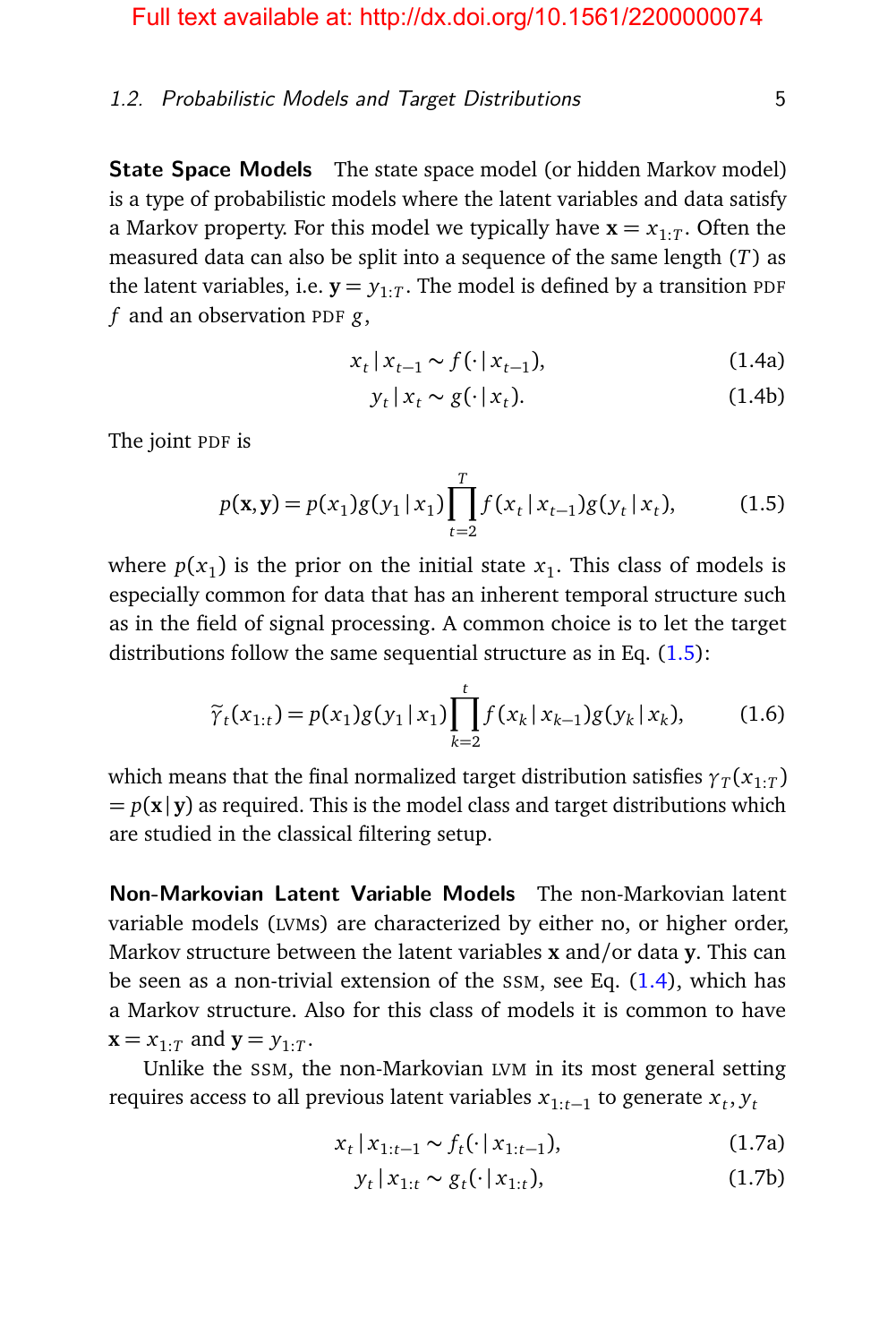6 Introduction

where we again refer to  $f_t$  and  $g_t$  as the transition PDF and observation PDF, respectively. The joint PDF is given by

$$
p(\mathbf{x}, \mathbf{y}) = p(x_1)g(y_1 | x_1) \prod_{t=2}^{T} f_t(x_t | x_{1:t-1}) g_t(y_t | x_{1:t}),
$$
 (1.8)

where  $p(x_1)$  is again the prior on  $x_1$ . A typical target distribution is given by

$$
\widetilde{\gamma}_t(x_{1:t}) = \widetilde{\gamma}_{t-1}(x_{1:t-1}) f_t(x_t | x_{1:t-1}) g_t(y_t | x_{1:t}), \quad t > 1,
$$
\n(1.9)

with  $\tilde{\gamma}_1(x_1) = p(x_1)g_1(y_1 | x_1)$ . Another option is

$$
\widetilde{\gamma}_1(x_1) = p(x_1),
$$
  
\n
$$
\widetilde{\gamma}_t(x_{1:t}) = \widetilde{\gamma}_{t-1}(x_{1:t-1}) f_t(x_t | x_{1:t-1}), \quad 1 < t < T,
$$
  
\n
$$
\widetilde{\gamma}_T(x_{1:T}) = \widetilde{\gamma}_{T-1}(x_{1:T-1}) f_T(x_T | x_{1:T-1}) \prod_{t=1}^T g_t(y_t | x_{1:t}).
$$

For both these sequences of target distributions the final iteration *T* is the posterior distribution, i.e.  $\gamma_T(x_{1:T}) = p(x_{1:T} | y_{1:T}) = p(\mathbf{x} | \mathbf{y})$ . However, the former one will often lead to more accurate inferences. This is because we introduce information from the data at an earlier stage in the SMC algorithm.

Throughout the monograph we will exemplify the different methods using a Gaussian special case of Eq. [\(1.7\)](#page-11-0), see Example [1.1.](#page-14-0) We let the prior on  $x_{1:t}$ , defined by the transition PDFs  $f_1, \ldots, f_t$ , be Markovian and introduce the non-Markov property instead through the observation PDFs  $g_1, \ldots, g_t$ .

**Example 1.1** (Non-Markovian Gaussian Sequence Model)**.** As our running example for illustration purposes we use a non-Markovian Gaussian sequence model. It is

$$
x_t | x_{1:t-1} \sim f_t(\cdot | x_{t-1}), \qquad y_t | x_{1:t} \sim g_t(\cdot | x_{1:t}), \qquad (1.10)
$$

with observed variables  $y_t$  (data), and where

$$
f_t(x_t | x_{t-1}) = \mathcal{N}(x_t | \phi x_{t-1}, q),
$$
  

$$
g_t(y_t | x_{1:t}) = \mathcal{N}\left(y_t | \sum_{k=1}^t \beta^{t-k} x_k, r\right),
$$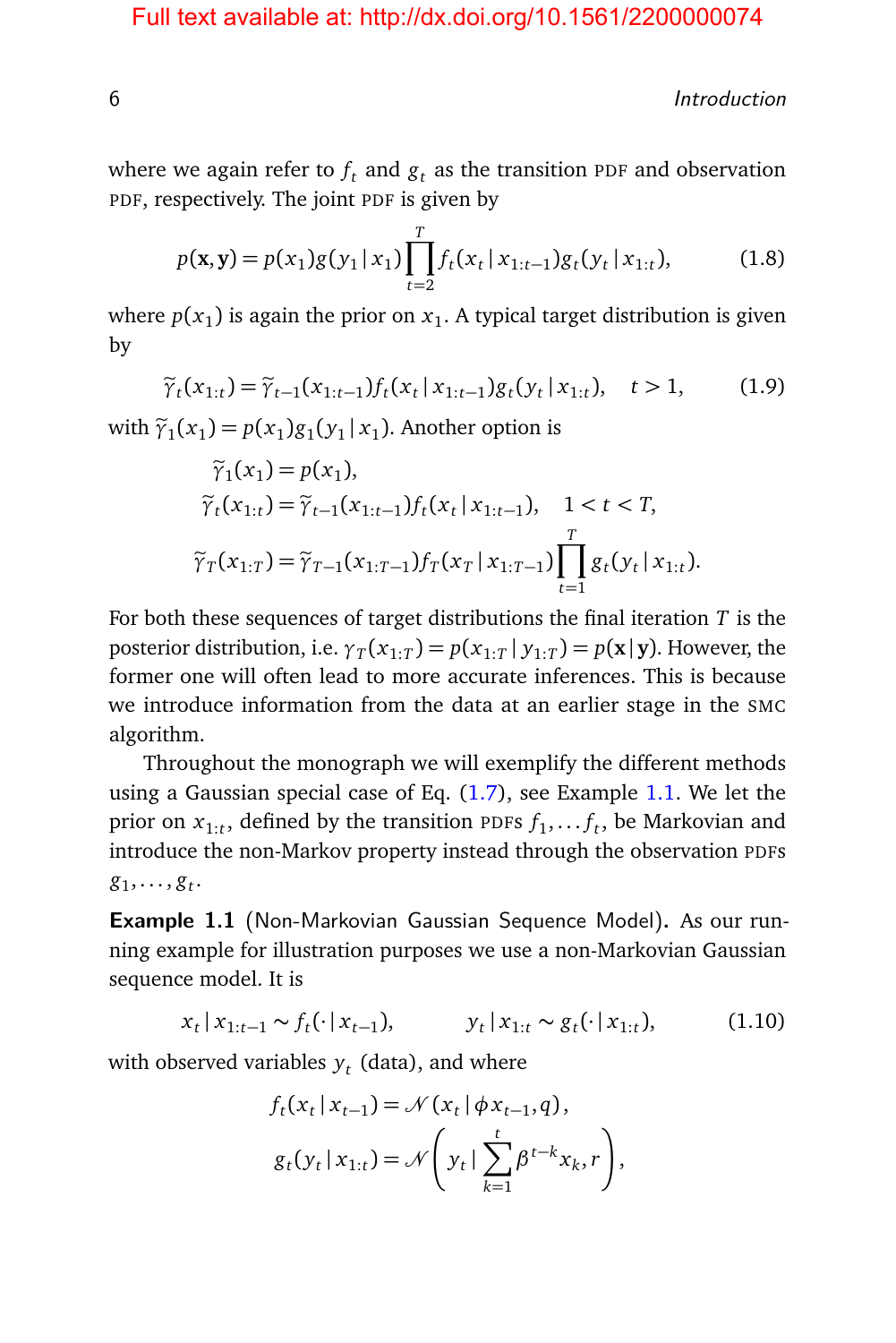#### <span id="page-14-0"></span>1.2. Probabilistic Models and Target Distributions 7



**Figure 1.1:** Five sample paths of  $y_{1:T}$  from our running example for  $T = 100$ .

where  $\mathcal{N}(x | \mu, \Sigma)$  denotes a Gaussian distribution on x with mean  $\mu$  and (co)variance *Σ*. We let the prior at *t* = 1 be  $p(x_1) = \mathcal{N}(x_1 | 0, q)$ . Artificial data was generated using  $(\phi, q, \beta, r) = (0.9, 1, 0.5, 1)$ . The distribution of interest is the posterior distribution *p*(*x*1:*<sup>T</sup>* | *y*1:*<sup>T</sup>* ). We illustrate a few sample paths of  $y_{1:T}$  in Fig. [1.1](#page-14-0) for  $T = 100$ .

We can adjust the strength of the dependence on previous latent variables in the observations,  $y_t$ , through the parameter  $\beta \in [0,1]$ . If we set  $\beta = 0$  we obtain a linear Gaussian SSM, since the data depends only on the most recent latent  $x_t$ . On the other hand if we let  $\beta = 1$ , this signifies that  $x_k$  for  $k < t$  has equally strong effect on  $y_t$  as does  $x_t$ .

Another example of a non-Markovian LVM often encountered in machine learning is the stochastic recurrent neural network (RNN) (Chung *et al.*, [2015;](#page-23-2) Bayer and Osendorfer, [2014;](#page-21-2) Fraccaro *et al.*, [2016;](#page-24-4) Maddison *et al.*, [2017;](#page-28-0) Naesseth et al., [2018\)](#page-28-1). We define the stochastic RNN below and will return to it again in Chapter [3.](#page--1-0)

**Example 1.2** (Stochastic Recurrent Neural Network). A stochastic RNN is a non-Markovian LVM where the parameters of the transition and observation models are defined by RNNs. A common example is using the conditional Gaussian distribution to define the transition PDF

$$
f_t(x_t | x_{1:t-1}) = \mathcal{N}(x_t | \mu_t(x_{1:t-1}), \Sigma_t(x_{1:t-1})),
$$

where the functions  $\mu_t(\cdot), \Sigma_t(\cdot)$  are defined by RNNs.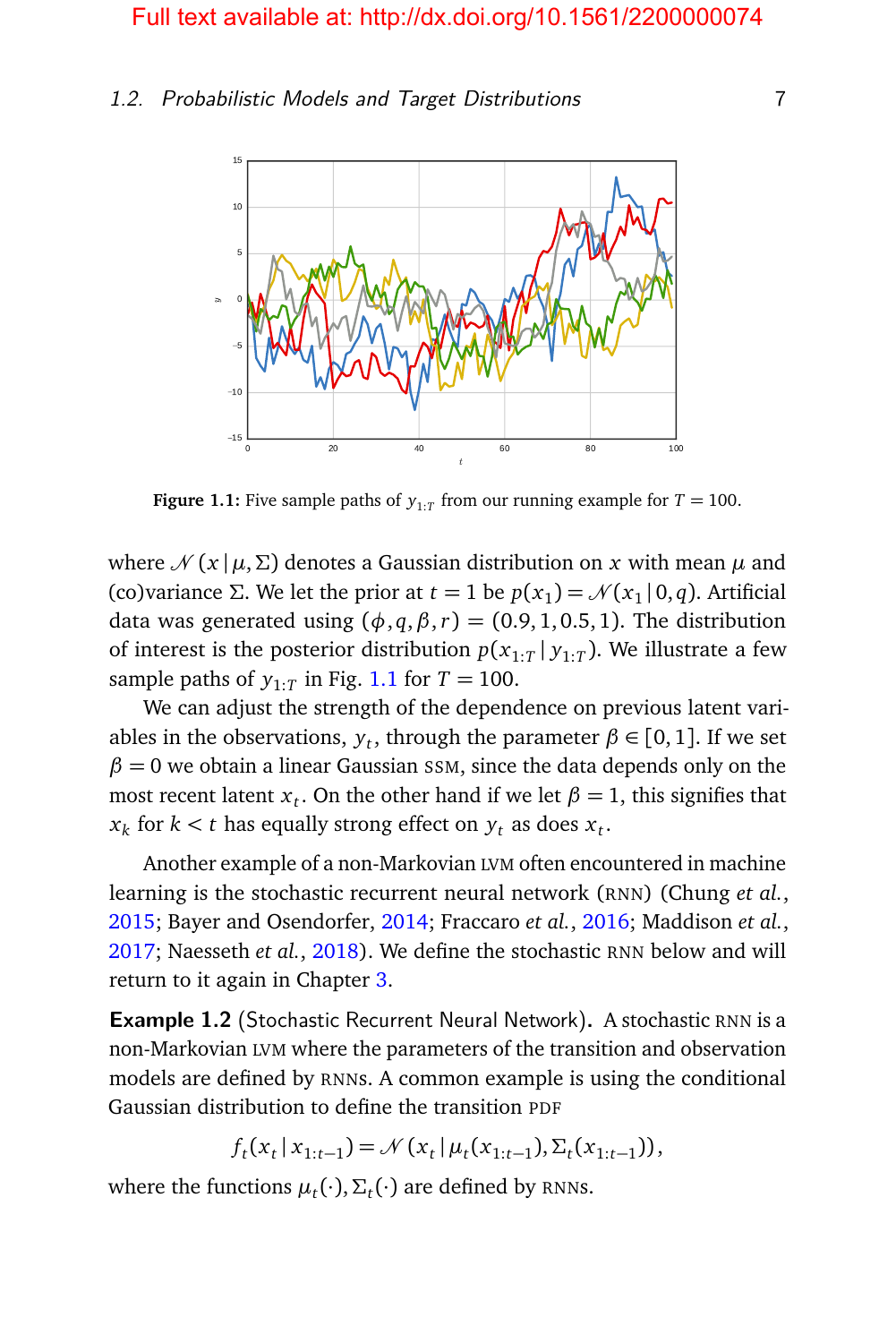8 Introduction and the set of the set of the set of the set of the set of the set of the set of the set of the set of the set of the set of the set of the set of the set of the set of the set of the set of the set of the s

**Conditionally independent models** A common model in probabilistic machine learning is to assume that the datapoints  $y_k$  in the dataset  $\mathbf{y} =$  $\{y_k\}_{k=1}^K$  $\frac{k}{k-1}$  are conditionally independent given the latent **x**. This means that the joint PDF is given by

$$
p(\mathbf{x}, \mathbf{y}) = p(\mathbf{x}) \underbrace{\prod_{k=1}^{K} g_k(y_k | \mathbf{x})}_{p(\mathbf{y} | \mathbf{x})},
$$
\n(1.11)

where  $p(y|x)$  is the likelihood. For this class of models it might not be immediately apparent that we can define a useful sequence of target distributions on latent variables *x*1:*<sup>t</sup>* . There is no obvious sequence structure as in the SSM or the non-Markovian LVM. However, as we shall see, we can make use of auxiliary variables to design target distributions that can help with inference.

We will discuss two approaches to design the sequence of target distributions: using data tempering and likelihood tempering, respectively. Both of these will make use of an auxiliary variable technique, where each  $x_t$  is a random variable on the same space as **x**.

*Data tempering:* Using data tempering we add the data *y<sup>k</sup>* to the target distribution one by one. In this case the data index *k* coincides with the target index *t*. We define the target distribution

$$
\widetilde{\gamma}_t(x_{1:t}) = p(x_t) \prod_{k=1}^t g_k(y_k | x_t) \cdot \prod_{k=1}^{t-1} s_k(x_k | x_{k+1}), \tag{1.12}
$$

where the distributions  $s_k(x_k | x_{k+1})$  are a design choice, known as *backward kernels* (Chopin, [2002;](#page-22-1) Del Moral *et al.*, [2006b\)](#page-23-3). With this choice, we have that the marginal distribution of  $x<sub>T</sub>$  at the final iteration is exactly the posterior distribution, i.e.  $\gamma_T(x_T) = p(\mathbf{x} | \mathbf{y})$ . In fact, at each step we have that the marginal target distribution is a partial posterior  $\gamma_t(x_t)$   $=$  $p(\mathbf{x} | y_{1:t})$ .

*Likelihood tempering:* With likelihood tempering, instead of adding the data one by one, we change the likelihood  $p(y|x)$  through a sequence of positive variables. We define the target distribution

$$
\widetilde{\gamma}_t(x_{1:t}) = p(x_t)p(\mathbf{y} | x_t)^{\tau_t} \cdot \prod_{k=1}^{t-1} s_k(x_k | x_{k+1}), \tag{1.13}
$$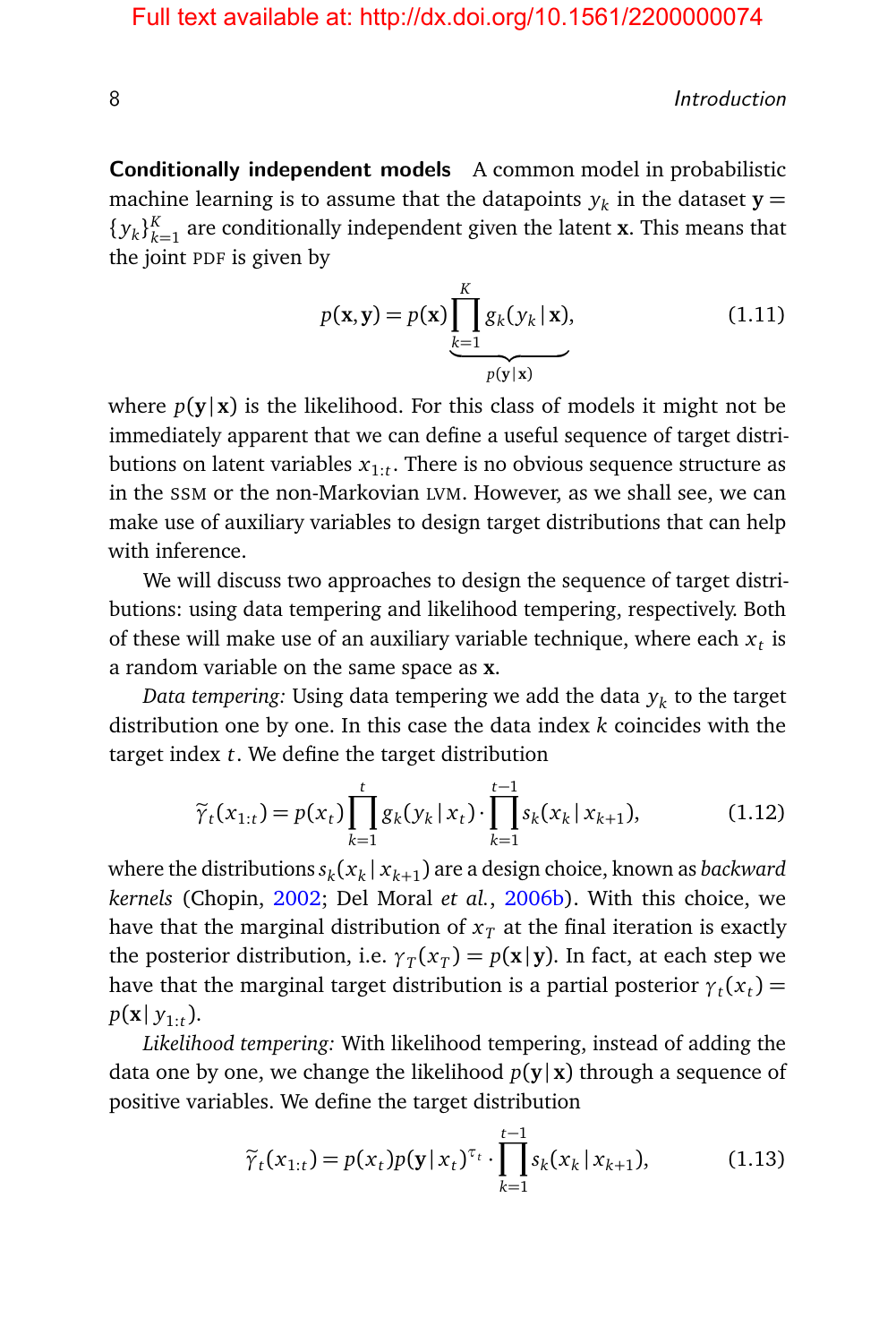#### 1.3. Applications 9

where  $0 = \tau_1 < \ldots < \tau_T = 1$ , and again make use of user chosen backward kernels *s<sup>k</sup>* (*x<sup>k</sup>* <sup>|</sup> *<sup>x</sup>k*+<sup>1</sup> ) (Chopin, [2002;](#page-22-1) Del Moral *et al.*, [2006b\)](#page-23-3). In this setting all data is considered at each iteration. Since  $\tau_T = 1$ , we have that the final marginal target distribution is again equal to the posterior  $\gamma_T(x_T) = p(\mathbf{x} | \mathbf{y})$ .

Applying SMC methods to tempered (and similar) target distributions has been studied by e.g. Chopin [\(2002\)](#page-22-1) and Del Moral *et al.* [\(2006b\)](#page-23-3). If the proposal  $q_{k+1}(x_{k+1} | x_k)$  is a Markov kernel with stationary distribution  $\gamma_{k+1}(x_{k+1})$ , then a commonly used backward kernel is  $s_k(x_k | x_{k+1}) =$  $\frac{\gamma_{k+1}(x_k)q_{k+1}(x_{k+1}|x_k)}{q_k}$  $\gamma_{k+1}(x_{k+1}) \over \gamma_{k+1}(x_{k+1})}$ . We refer to the works of Chopin [\(2002\)](#page-22-1) and Del Moral *et al.* [\(2006b\)](#page-23-3) for a thorough discussion on the choice of backward kernels  $s_k(x_k | x_{k+1})$ . Another well known example is *annealed importance sampling* by Neal [\(2001\)](#page-29-3), which uses the backward kernel example above to define the target distributions, but relies on SIS instead of SMC for inference.

**Models and Targets** We have seen several probabilistic models with examples of corresponding target distributions. While not limited to these, this illustrates the wide range of the applicability of SMC. In fact, as long as we can design a sequence of target distributions such that  $\gamma_{\it T}$  coincides with the distribution of interest, we can leverage SMC for inference.

#### <span id="page-16-0"></span>**1.3 Applications**

Sequential Monte Carlo and importance sampling methods have already seen a plethora of applications to machine learning and statistical inference problems. Before we turn to the fundamentals of the various algorithms it can be helpful to understand some of these applications. We present and discuss a few select examples of applications of SMC and importance sampling (IS) to probabilistic graphical models, Bayesian nonparametric models, probabilistic programming, and inference evaluation.

**Probabilistic Graphical Models** Probabilistic graphical models (PGM; see e.g. Koller *et al.* [\(2009\)](#page-27-1) and Wainwright and Jordan [\(2008\)](#page-30-2)) are probabilistic models where the conditional independencies in the joint PDF are described by edges in a graph. The graph structure allows for easy and strong control on the type of prior information that the user can express.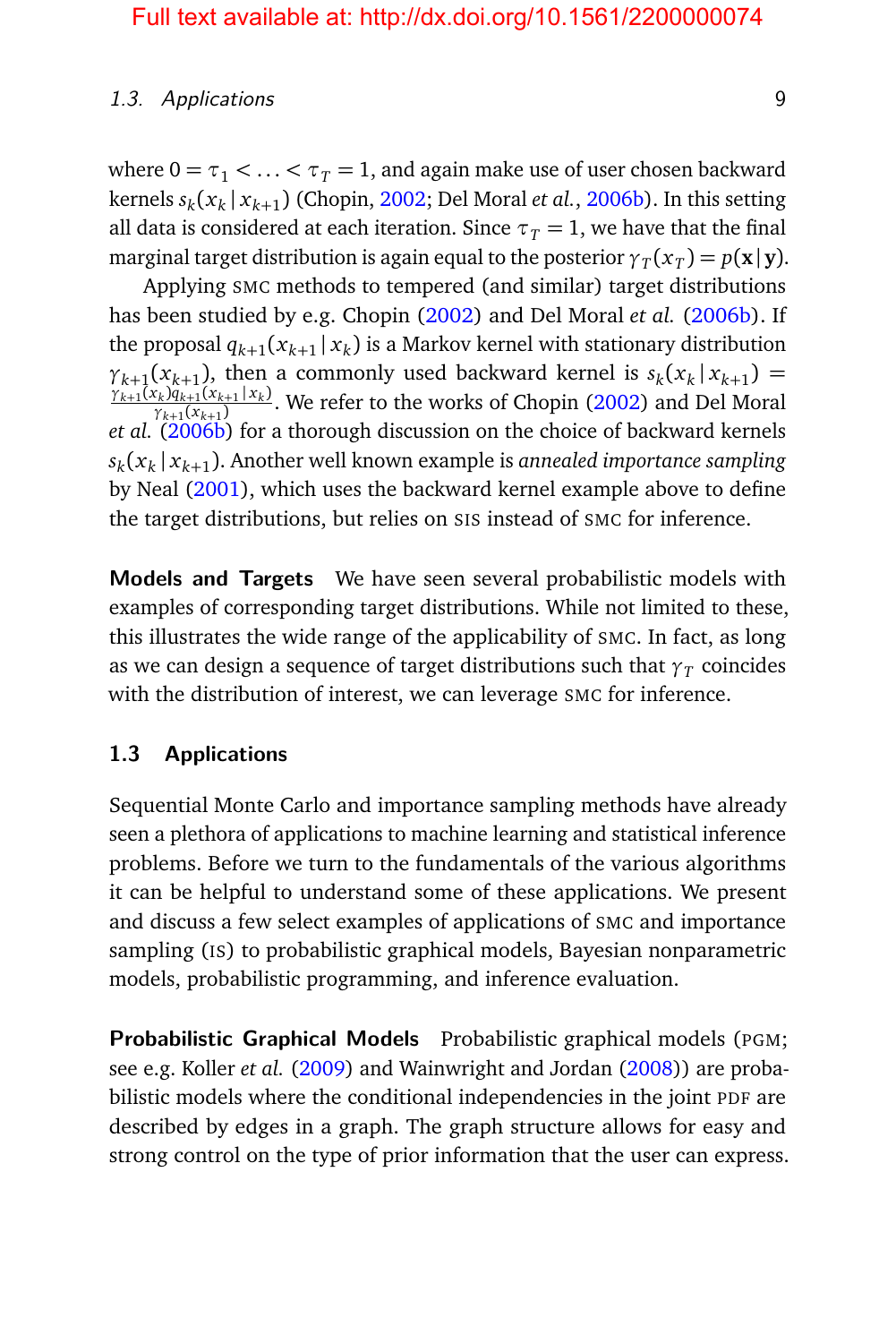10 Introduction and the set of the set of the set of the set of the set of the set of the set of the set of the set of the set of the set of the set of the set of the set of the set of the set of the set of the set of the

The main limitation of the PGM is that exact inference is often intractable and approximate inference is challenging.

The PGM is a probabilistic model where the PDF factorizes according to an underlying graph described by a set of cliques  $C \in \mathcal{C}$ , i.e. fully connected subsets of the vertices  $V \in \mathcal{V}$  where  $\mathcal{V}$  contains all individual components of **x** and **y**. The undirected graphical model can be denoted by

$$
p(\mathbf{x}, \mathbf{y}) = \frac{1}{Z} \prod_{C \in \mathscr{C}} \psi_C(x_C),
$$
 (1.14)

where  $x_C$  includes all elements of  $\bf x$  and  $\bf y$  in the clique  $C$ , and  $Z$  is a normalization constant ensuring that the right hand side is a proper PDF.

SMC methods have recently been successfully applied to the task of inference in general PGMs, see e.g. MacEachern *et al.* [\(1999\)](#page-28-4), Chopin [\(2002\)](#page-22-1), Del Moral *et al.* [\(2006b\)](#page-23-3), Ihler and McAllester [\(2009\)](#page-26-0), Naesseth *et al.* [\(2014\)](#page-29-0), Paige and Wood [\(2016\)](#page-29-1), Lindsten *et al.* [\(2017\)](#page-27-2), and Lindsten *et al.* [\(2018\)](#page-27-3) for representative examples.

**Probabilistic Programming** Probabilistic programming languages are programming languages designed to describe probabilistic models and to automate the process of doing inference in those models. We can think of probabilistic programming as that of automating statistical inference, particularly Bayesian inference, using tools from computer science and computational statistics. Developing a syntax and semantics to describe and denote probabilistic models and the inference problems we are interested in solving is key to the probabilistic programming language. To define what separates a probabilistic programming language from a standard programming language we quote Gordon *et al.* [\(2014\)](#page-25-4): "Probabilistic programs are usual functional or imperative programs with two added constructs: (1) the ability to draw values at random from distributions, and (2) the ability to condition values of variables in a program via observations." This aligns very well with the notion of Bayesian inference through the posterior distribution Eq. [\(1.2\)](#page-11-0); through the syntax of the language we define **x** to be the random values we sample and **y** our observations that we condition on through the use of Bayes rule. The probabilistic program then essentially defines our joint probabilistic model *p*(**x**, **y**).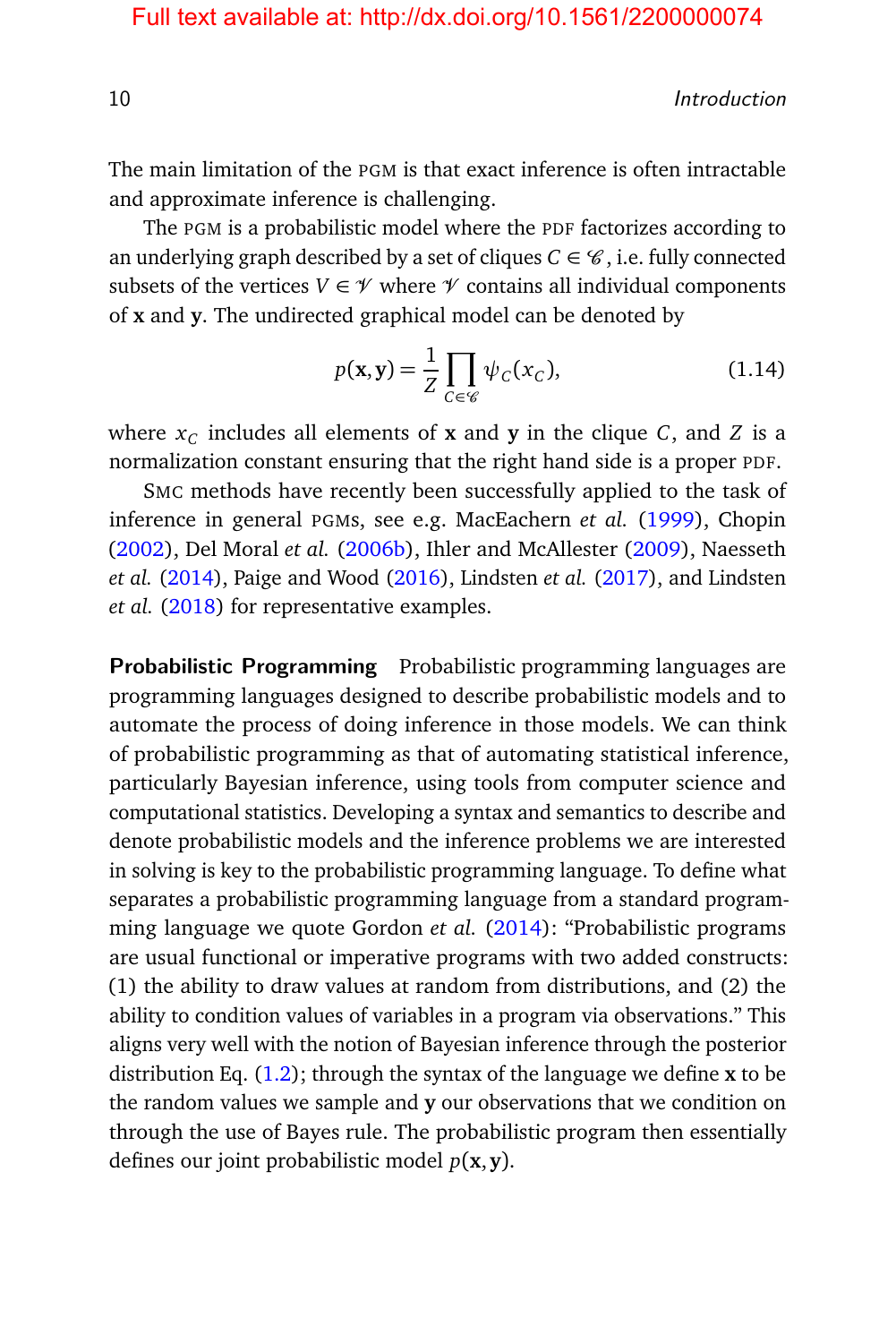#### 1.3. Applications 11

One of the main challenges of probabilistic programming is to develop algorithms that are general enough to enable inference for any model (probabilistic program) that we could conceivably write down using the language. Recently Wood *et al.* [\(2014\)](#page-30-0) have shown that SMC-based approaches can be used as inference back-ends in probabilistic programs.

For a more thorough treatment of probabilistic programming we refer the interested reader to the recent tutorial by Meent *et al.* [\(2018\)](#page-28-5) and the survey by Gordon *et al.* [\(2014\)](#page-25-4).

**Bayesian nonparametric models** Nonparametric models are characterized by having a complexity which grows with the amount of available data. In a Bayesian context this implies that the usual latent random variables (i.e., parameters) of the model are replaced by latent stochastic processes. Examples include Gaussian processes, Dirichlet processes, and Beta processes; see e.g. Hjort *et al.* [\(2010\)](#page-25-5) for a general introduction.

Sampling from these latent stochastic processes, conditionally on observed data, can be done using SMC. To give a concrete example, consider the Dirichlet process mixture model, which is a clustering model that can handle an unknown and conceptually infinite number of mixture components. Let  $y_t$ ,  $t = 1, 2, \ldots$  be a stream of data. Let  $x_t$ ,  $t = 1, 2, \ldots$  be a sequence of latent integer-valued random variables, such that  $x_t$  is the index of the mixture component to which datapoint  $y_t$  belongs. A generative representation of the mixture assignment variables is given by

$$
p(x_{t+1} = j \mid x_{1:t}) = \begin{cases} \frac{n_{t,j}}{t+\alpha} & \text{for } j = 1, \dots, J_t, \\ \frac{\alpha}{t+\alpha} & \text{for } j = J_t + 1, \end{cases}
$$

where  $J_t := \max\{x_{1:t}\}\$  is the number of distinct mixture components represented by the first *t* datapoints, and  $n_{t,j} := \sum_{k=1}^{t} \mathbb{I}\{x_k = j\}$  is the number of datapoints among *y*1:*<sup>t</sup>* that belong to the *j*th component.

The model is completed by specifying the distribution of the data, conditionally on the mixture assignment variables:

$$
\theta_k \sim F(\theta), \quad k = 1, 2, \dots
$$
  

$$
p(y_t | x_t, \{\theta_k\}_{k \ge 1}) = G(y_t | \theta_{x_t}),
$$

where *G*( · | *θ*) is an emission probability distribution parameterized by *θ* and  $F(\theta)$  is a prior distribution over the mixture parameters  $\theta$ .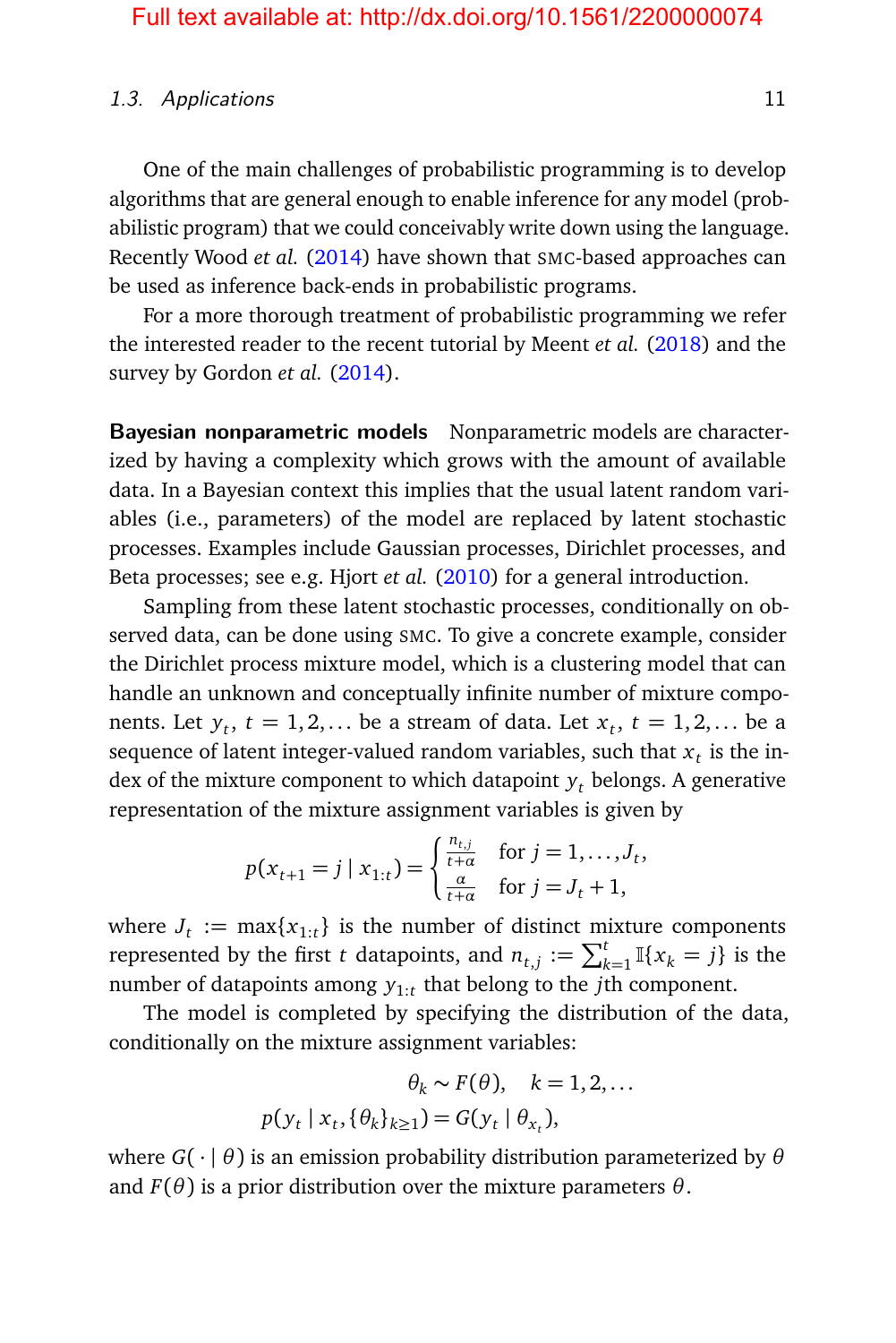12 Introduction and the set of the set of the set of the set of the set of the set of the set of the set of the set of the set of the set of the set of the set of the set of the set of the set of the set of the set of the

Note that the mixture assignment variables  $x_t$ ,  $t = 1, 2, ...$  evolve according to a latent stochastic process. Solving the clustering problem amounts to computing the posterior distribution of this stochastic process, conditionally on the observed data. One way to address this problem is to use SMC; see Fearnhead [\(2004\)](#page-24-0) for an efficient implementation tailored to the discrete nature of the problem.

**Inference Evaluation** An important problem when performing approximate Bayesian inference is to figure out when our approximation is "good enough"? Is it possible to give practical guarantees on the approximation we obtain? We need ways to evaluate how accurate our approximate inference algorithms are when compared to the true target distribution that we are trying to approximate. We will refer to the process of evaluating and validating approximate inference methods as *inference evaluation*.

Inference evaluation is mainly concerned with measuring how close our approximation is to the true object we are trying to estimate, often a posterior distribution. For simulated data, Grosse *et al.* [\(2015\)](#page-25-0) and Grosse *et al.* [\(2016\)](#page-25-6) have shown that we can make use of SMC and IS to bound the symmetrized Kullback-Leibler (KL) divergence between our approximate posterior and the true posterior. In another related work Cusumano-Towner and Mansinghka [\(2017\)](#page-23-0) have shown that SMC-based methods show promise in estimating the symmetric KL divergence between the approximate posterior and a gold standard algorithm.

#### <span id="page-19-0"></span>**1.4 Example Code**

We will be making use of inline Python code snippets throughout the manuscript to illustrate the algorithms and methods. Below we summarize the modules that are necessary to import to run the code snippets:

```
1 import numpy as np
2 import numpy . random as npr
3 from scipy . misc import logsumexp
4 from scipy . stats import norm
```
**Example Code 1.1:** Necessary imports for Python code examples.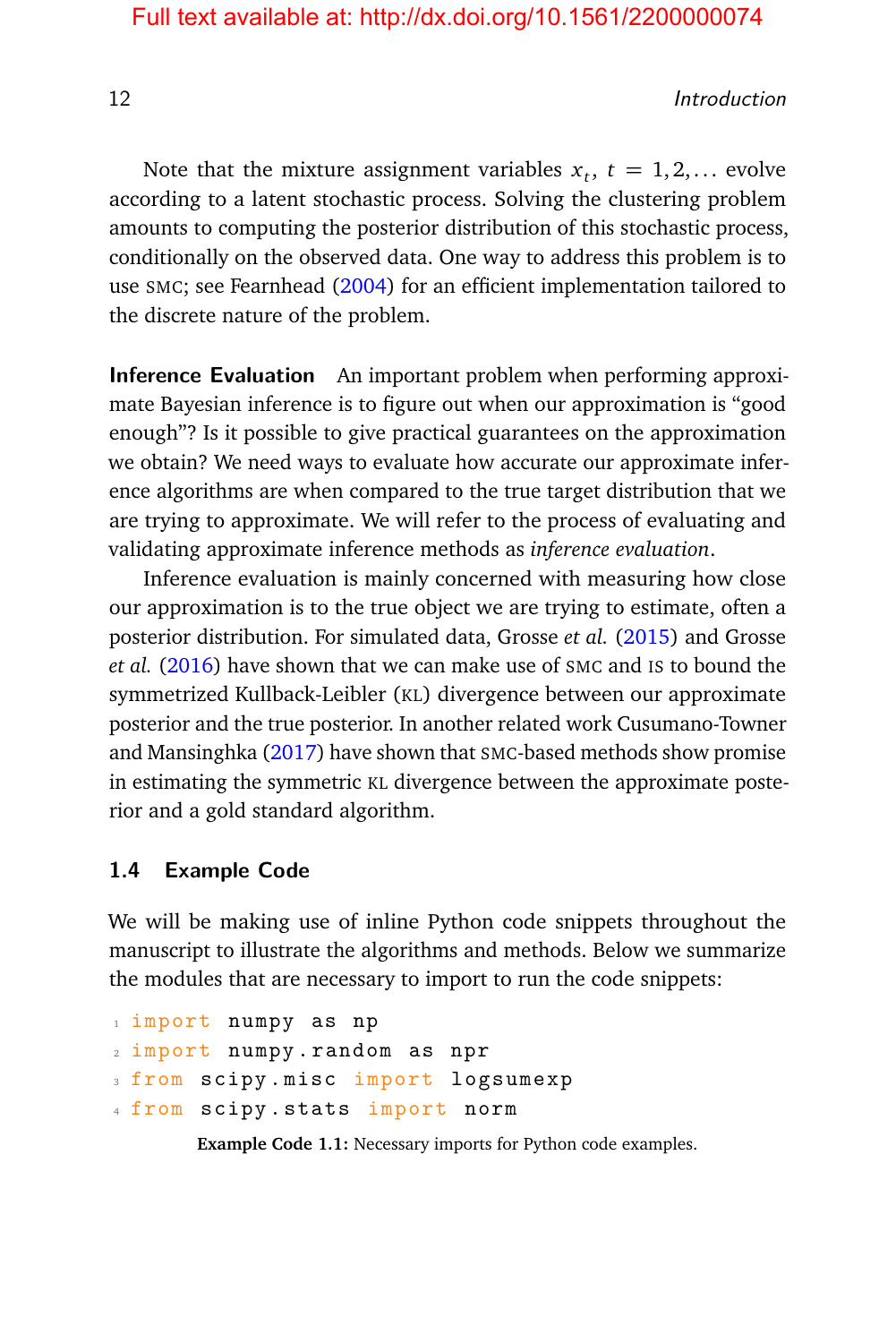#### 1.5. Outline 13

#### <span id="page-20-0"></span>**1.5 Outline**

The remainder of this tutorial is organized as follows. In Chapter [2,](#page--1-0) we first introduce IS, a foundational building block for SMC. Then, we discuss the limitations of IS and how SMC resolves these. Finally, the section concludes with discussing some practical issues and theoretical results relevant to SMC methods.

Chapter [3](#page--1-0) is focused on the two key design choices of SMC: the *proposal* and *target* distributions. Initially we focus on the proposal, discussing various ways of adapting and learning good proposals that will make the approximation more accurate. Then we discuss the sequence of target distributions; how we can learn intermediate distributions that help us when we try to approximate the posterior.

Chapter [4](#page--1-0) focuses on pseudo marginal (PM) methods and other SMC methods that rely on a concept known as *proper weights*. First, we provide a simple and straightforward proof of the unbiasedness property of the SMC normalization constant estimate. Then, we describe and illustrate the combination of MCMC and SMC methods through PM algorithms. We move on to detail properly weighted SMC, a concept that unites and extends the random weights and nested SMC algorithms. Finally, we conclude the chapter by considering a few approaches for distributed and parallel SMC.

In Chapter [5](#page--1-0) we introduce conditional sequential Monte Carlo (CSMC), and related methods for simulating from and computing expectations with respect to a target distribution. First, we introduce the basic CSMC algorithm and provide a straightforward proof of the unbiasedness of the inverse normalization constant estimate. Then, we show how SMC and CSMC can be combined to leverage multi-core and parallel computing architectures in the interacting particle Markov chain Monte Carlo (IPMCMC) algorithm. Finally, we discuss recent applications of CSMC for evaluating approximate inference methods. The tutorial concludes with a discussion and outlook in Chapter [6.](#page--1-0)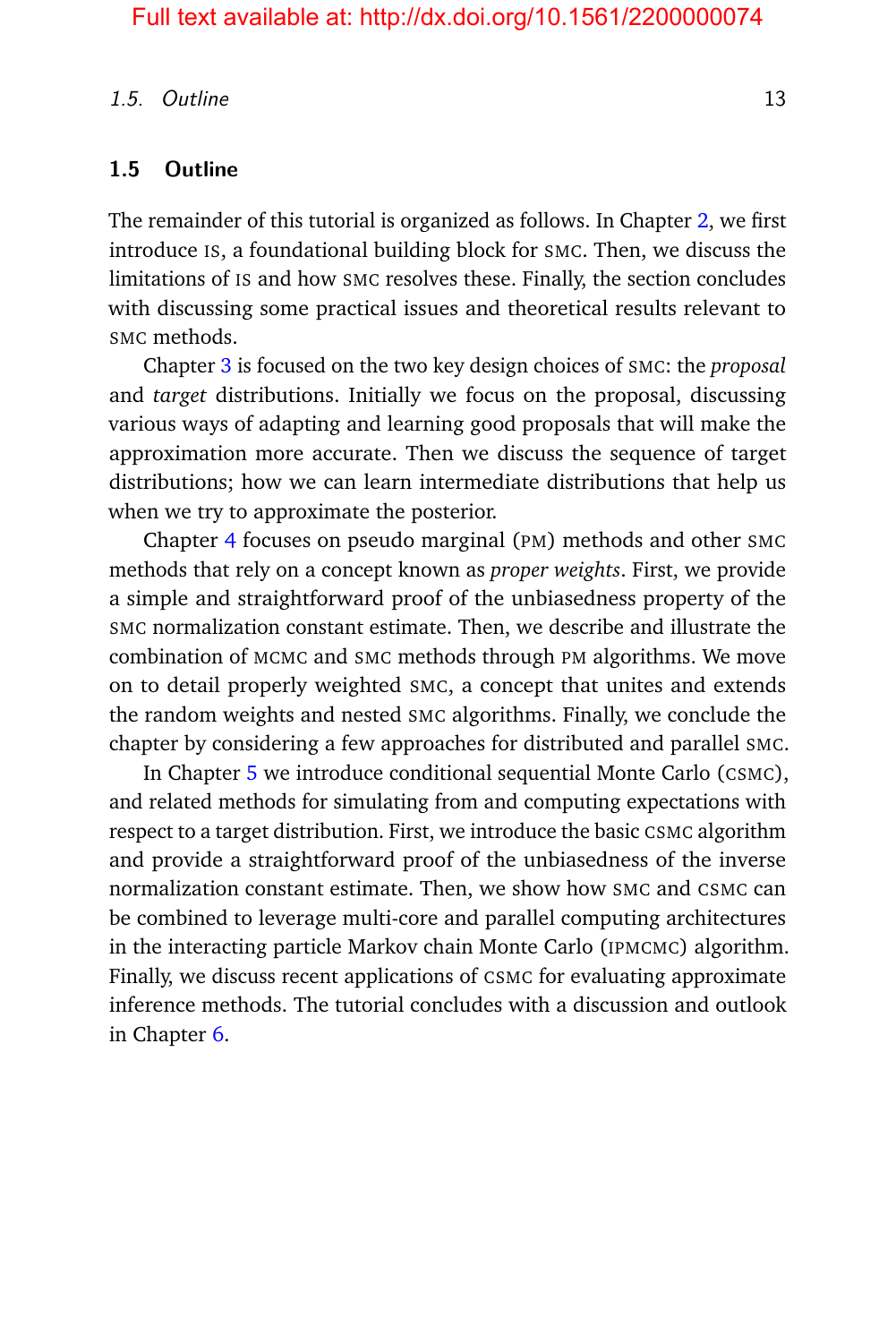- <span id="page-21-0"></span>Aksan, E. and O. Hilliges (2019). "STCN: Stochastic temporal convolutional networks". In: *International Conference on Learning Representations (ICLR)*. New Orleans, LA, USA.
- Anderson, B. and J. Moore (1979). *Optimal Filtering*. Englewood Cliffs, NJ: Prentice-Hall.
- Andrieu, C., A. Doucet, and R. Holenstein (2010). "Particle Markov chain Monte Carlo methods". *Journal of the Royal Statistical Society: Series B (Statistical Methodology)*. 72(3): 269–342.
- Andrieu, C. and G. O. Roberts (2009). "The pseudo-marginal approach for efficient Monte Carlo computations". *The Annals of Statistics*. 37(2): 697–725.
- <span id="page-21-1"></span>Arulampalam, M. S., S. Maskell, N. Gordon, and T. Clapp (2002). "A tutorial on particle filters for online nonlinear/non-Gaussian Bayesian tracking". *IEEE Transactions on signal processing*. 50(2): 174–188.
- Bai, S., J. Z. Kolter, and V. Koltun (2018). "An Empirical Evaluation of Generic Convolutional and Recurrent Networks for Sequence Modeling". *arXiv:1803.01271*.
- <span id="page-21-2"></span>Bayer, J. and C. Osendorfer (2014). "Learning Stochastic Recurrent Networks". *arXiv:1411.7610*.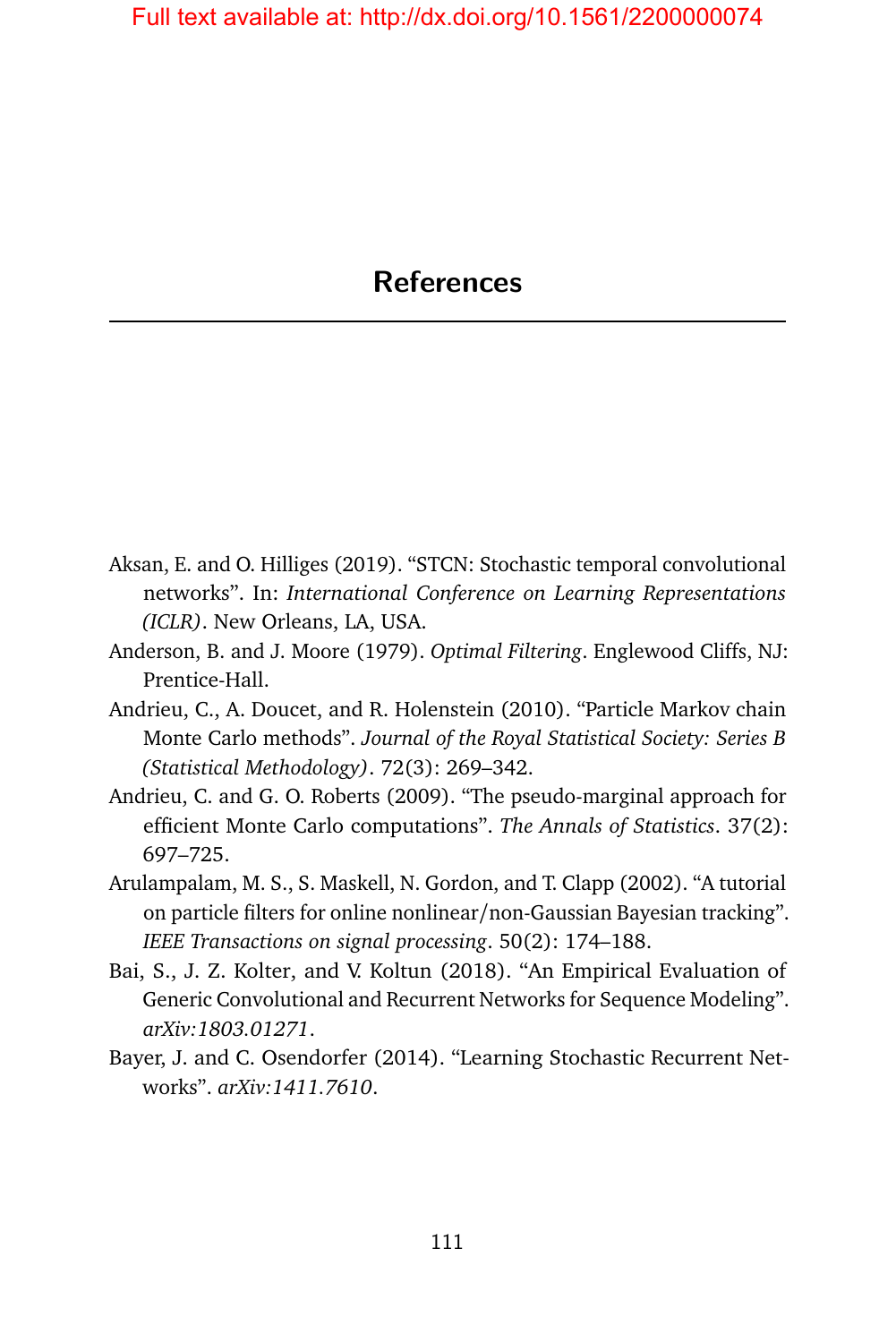- Bengtsson, T., P. Bickel, and B. Li (2008). "Curse-of-dimensionality revisited: Collapse of the particle filter in very large scale systems". In: *Probability and Statistics: Essays in Honor of David A. Freedman*. Ed. by D. Nolan and T. Speed. Vol. Volume 2. *Collections*. Institute of Mathematical Statistics. 316–334.
- Beskos, A., D. Crisan, and A. Jasra (2014). "On the stability of sequential Monte Carlo methods in high dimensions". *The Annals of Applied Probability*. 24(4): 1396–1445.
- Beskos, A., O. Papaspiliopoulos, G. O. Roberts, and P. Fearnhead (2006). "Exact and computationally efficient likelihood-based estimation for discretely observed diffusion processes (with discussion)". *Journal of the Royal Statistical Society: Series B (Statistical Methodology)*. 68(3): 333–382.
- Bickel, P., B. Li, and T. Bengtsson (2008). "Sharp failure rates for the bootstrap particle filter in high dimensions". In: *Pushing the Limits of Contemporary Statistics: Contributions in Honor of Jayanta K. Ghosh*. Ed. by B. Clarke and S. Ghosal. Vol. Volume 3. *Collections*. Institute of Mathematical Statistics. 318–329.
- Blei, D. M., A. Kucukelbir, and J. D. McAuliffe (2017). "Variational inference: A review for statisticians". *Journal of the American Statistical Association*. 112(518): 859–877.
- Briggs, J., M. Dowd, and R. Meyer (2013). "Data assimilation for large-scale spatio-temporal systems using a location particle smoother". *Environmetrics*. 24(2): 81–97.
- Buchholz, A., N. Chopin, and P. E. Jacob (2018). "Adaptive Tuning Of Hamiltonian Monte Carlo Within Sequential Monte Carlo". *arXiv:1808.07730*.
- <span id="page-22-0"></span>Cappé, O., E. Moulines, and T. Rydén (2005). *Inference in Hidden Markov Models*. Springer-Verlag New York.
- Carpenter, J., P. Clifford, and P. Fearnhead (1999). "Improved particle filter for nonlinear problems". *IEE Proceedings-Radar, Sonar and Navigation*. 146(1): 2–7.
- <span id="page-22-1"></span>Chopin, N. (2002). "A sequential particle filter method for static models". *Biometrika*. 89(3): 539–552.
- Chopin, N. (2004). "Central limit theorem for sequential Monte Carlo methods and its application to Bayesian inference". *The Annals of Statistics*. 32: 2385–2411.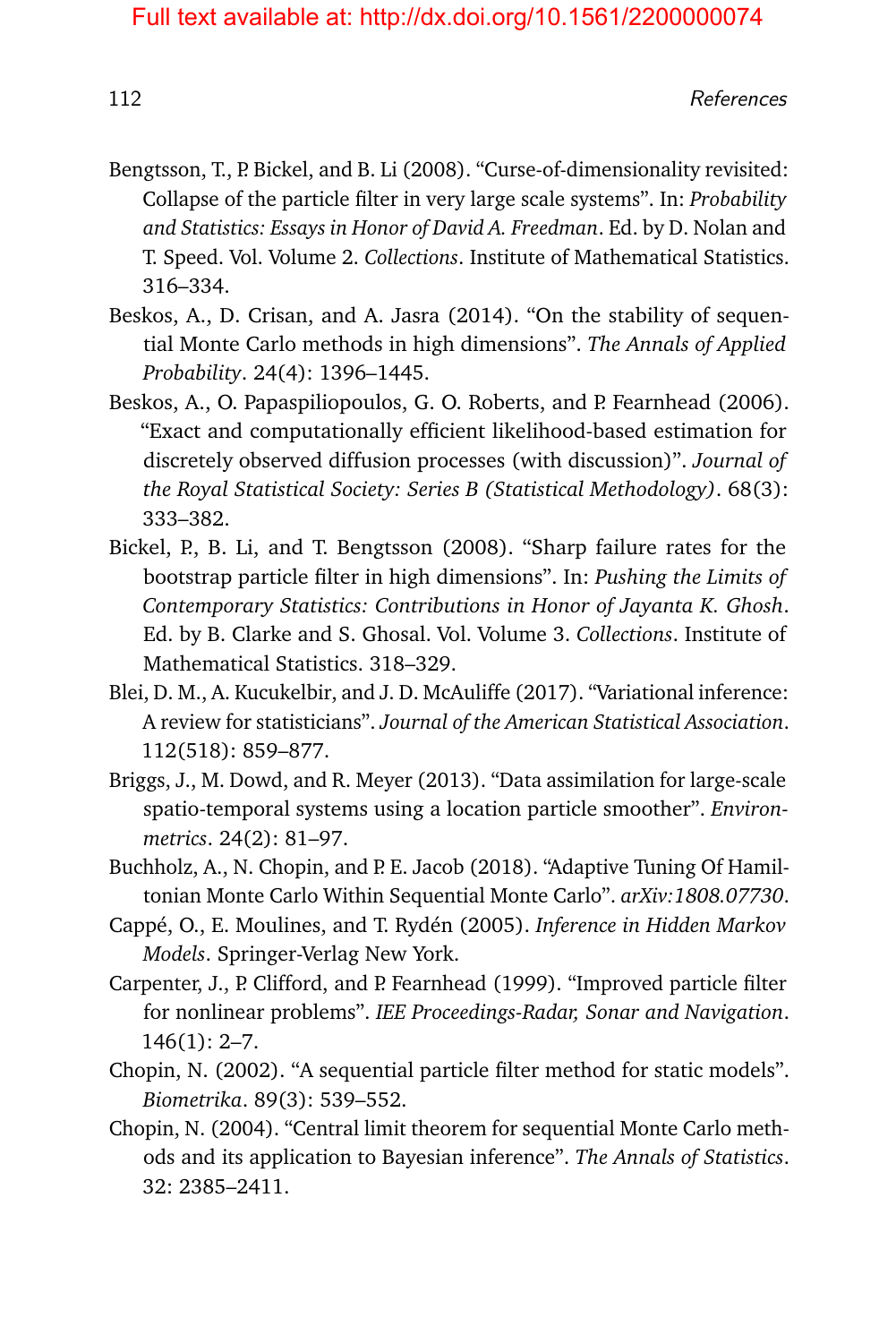#### References and the set of the set of the set of the set of the set of the set of the set of the set of the set of the set of the set of the set of the set of the set of the set of the set of the set of the set of the set o

- Chopin, N., P. E. Jacob, and O. Papaspiliopoulos (2013). "SMC<sup>2</sup>: an efficient algorithm for sequential analysis of state-space models". *Journal of the Royal Statistical Society: Series B (Statistical Methodology)*. 75(3): 397–426.
- <span id="page-23-2"></span>Chung, J., K. Kastner, L. Dinh, K. Goel, A. Courville, and Y. Bengio (2015). "A Recurrent Latent Variable Model for Sequential Data". In: *Advances in Neural Information Processing Systems*.
- Cornebise, J., É. Moulines, and J. Olsson (2008). "Adaptive methods for sequential importance sampling with application to state space models". *Statistics and Computing*. 18(4): 461–480.
- <span id="page-23-0"></span>Cusumano-Towner, M. F. and V. K. Mansinghka (2017). "AIDE: An algorithm for measuring the accuracy of probabilistic inference algorithms". In: *Advances in Neural Information Processing Systems*. 3004–3014.
- Dahlin, J., F. Lindsten, J. Kronander, and T. B. Schön (2015). "Accelerating pseudo-marginal Metropolis-Hastings by correlating auxiliary variables". *arXiv:1511.05483*.
- <span id="page-23-1"></span>Del Moral, P., A. Doucet, and A. Jasra (2006a). "Sequential Monte Carlo methods for Bayesian Computation". *Bayesian Statistics 8*.
- Del Moral, P. (2004). *Feynman-Kac formulae: genealogical and interacting particle systems with applications*. Springer Verlag.
- <span id="page-23-3"></span>Del Moral, P., A. Doucet, and A. Jasra (2006b). "Sequential Monte Carlo samplers". *Journal of the Royal Statistical Society: Series B (Statistical Methodology)*. 68(3): 411–436.
- Del Moral, P. and A. Guionnet (2001). "On the stability of interacting processes with applications to filtering and genetic algorithms". In: *Annales de l'IHP Probabilités et statistiques*. Vol. 37. No. 2. 155–194.
- Deligiannidis, G., A. Doucet, and M. K. Pitt (2018). "The correlated pseudomarginal method". *Journal of the Royal Statistical Society: Series B (Statistical Methodology)*. 80(5): 839–870.
- Djurić, P. M. and M. F. Bugallo (2013). "Particle filtering for high-dimensional systems". In: *2013 5th IEEE International Workshop on Computational Advances in Multi-Sensor Adaptive Processing (CAMSAP)*. IEEE. 352–355.
- Douc, R. and O. Cappé (2005). "Comparison of resampling schemes for particle filtering". In: *Proceedings of the 4th International Symposium on Image and Signal Processing and Analysis*. IEEE. 64–69.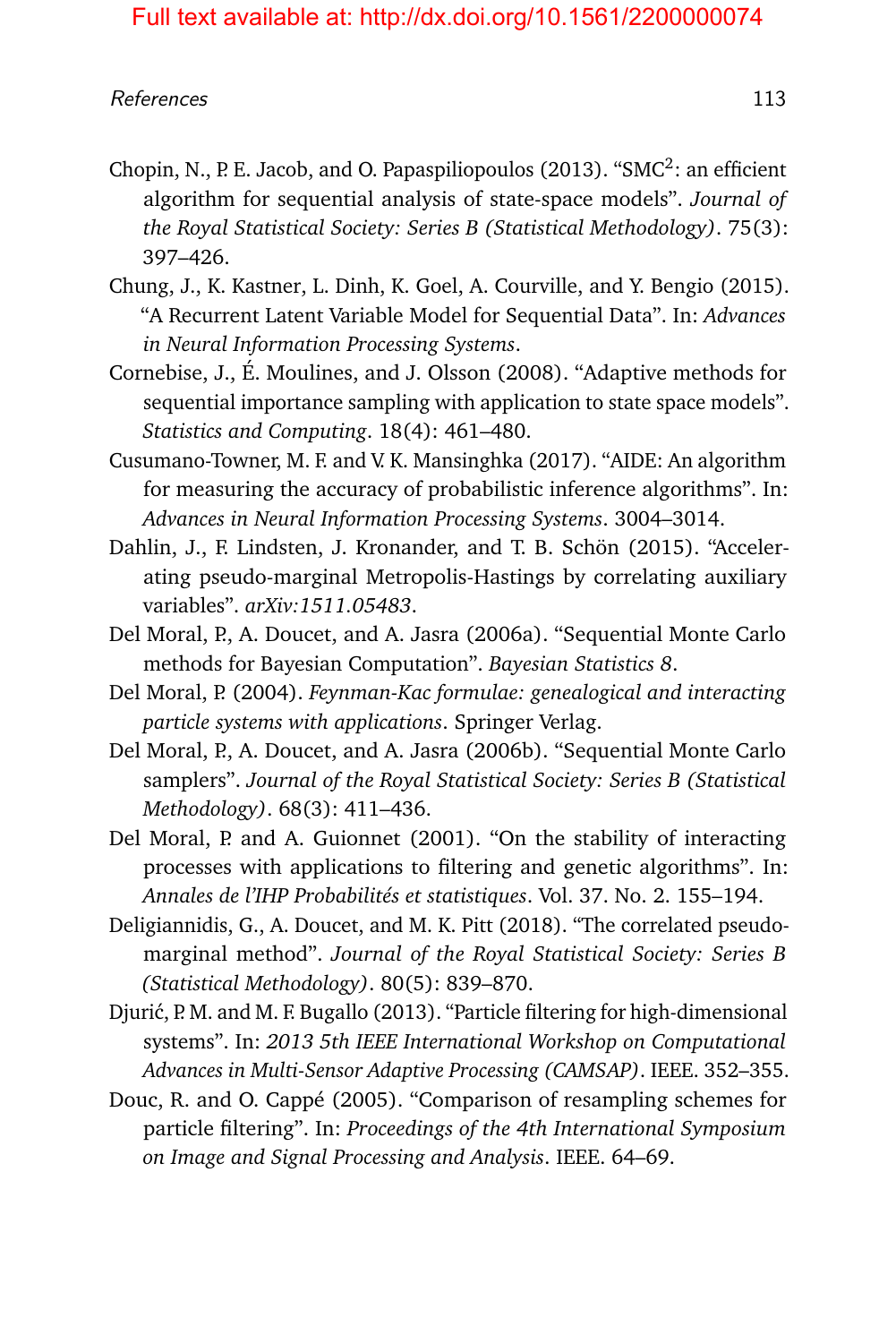- <span id="page-24-3"></span>Doucet, A. and A. Lee (2018). "Sequential Monte Carlo methods". *Handbook of Graphical Models*: 165–189. Ed. by M. Maathuis, M. Drton, S. L. Lauritzen, and M. Wainwrigth.
- Doucet, A., M. Briers, and S. Sénécal (2006). "Efficient block sampling strategies for sequential Monte Carlo methods". *Journal of Computational and Graphical Statistics*. 15(3): 693–711.
- Doucet, A., S. Godsill, and C. Andrieu (2000). "On sequential Monte Carlo sampling methods for Bayesian filtering". *Statistics and computing*. 10(3): 197–208.
- <span id="page-24-1"></span>Doucet, A. and A. M. Johansen (2009). "A tutorial on particle filtering and smoothing: Fifteen years later". *Handbook of nonlinear filtering*. 12(656-704): 3.
- <span id="page-24-0"></span>Fearnhead, P. (2004). "Particle filters for mixture models with an unknown number of components". *Statistics and Computing*. 14: 11–21.
- Fearnhead, P. (1998). "Sequential Monte Carlo methods in filter theory". *PhD thesis*. University of Oxford Oxford.
- <span id="page-24-2"></span>Fearnhead, P. and H. R. Künsch (2018). "Particle filters and data assimilation". *Annual Review of Statistics and Its Application*. 5: 421–449.
- Fearnhead, P., O. Papaspiliopoulos, G. O. Roberts, and A. Stuart (2010). "Random-weight particle filtering of continuous time processes". *Journal of the Royal Statistical Society: Series B (Statistical Methodology)*. 72(4): 497–512.
- Fearnhead, P. and B. M. Taylor (2013). "An adaptive sequential Monte Carlo sampler". *Bayesian analysis*. 8(2): 411–438.
- <span id="page-24-4"></span>Fraccaro, M., S. K. Sønderby, U. Paquet, and O. Winther (2016). "Sequential neural models with stochastic layers". In: *Advances in Neural Information Processing Systems (NeurIPS)*.
- Gerber, M., N. Chopin, and N. Whiteley (2017). "Negative association, ordering and convergence of resampling methods". *arXiv:1707.01845*.
- Gershman, S. and N. Goodman (2014). "Amortized inference in probabilistic reasoning". In: *Proceedings of the Annual Meeting of the Cognitive Science Society*. Vol. 36. No. 36.
- Glynn, P. W. and C.-H. Rhee (2014). "Exact estimation for Markov chain equilibrium expectations". *Journal of Applied Probability*. 51A: 377– 389.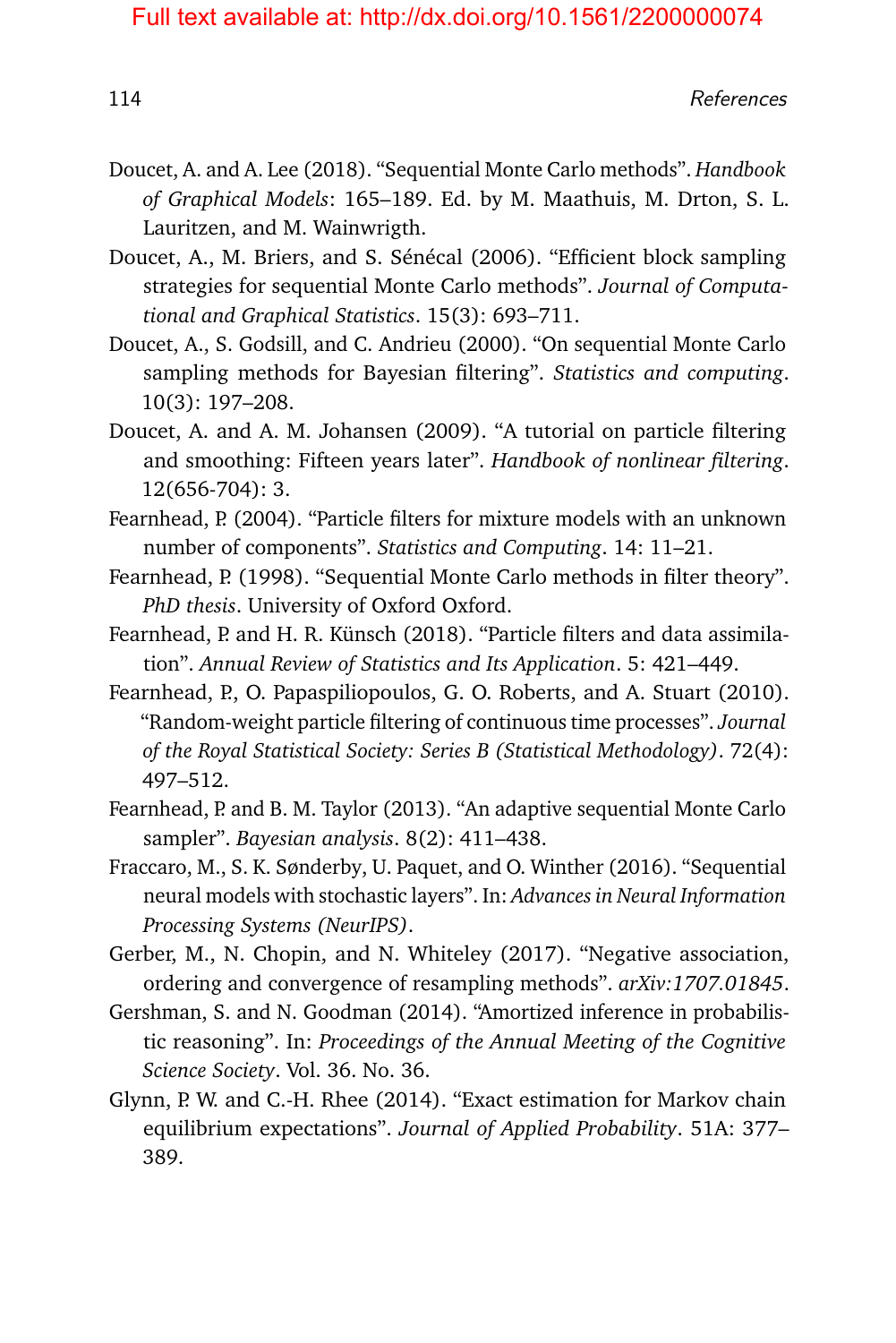#### References and the set of the set of the set of the set of the set of the set of the set of the set of the set of the set of the set of the set of the set of the set of the set of the set of the set of the set of the set o

- <span id="page-25-4"></span>Gordon, A. D., T. A. Henzinger, A. V. Nori, and S. K. Rajamani (2014). "Probabilistic programming". In: *Proceedings of the on Future of Software Engineering*. ACM. 167–181.
- <span id="page-25-1"></span>Gordon, N. J., D. J. Salmond, and A. F. M. Smith (Apr. 1993). "Novel approach to nonlinear/non-Gaussian Bayesian state estimation". *Radar and Signal Processing, IEE Proceedings F*. 140(2): 107–113.
- <span id="page-25-6"></span>Grosse, R. B., S. Ancha, and D. M. Roy (2016). "Measuring the reliability of MCMC inference with bidirectional Monte Carlo". In: *Advances in Neural Information Processing Systems 29*. Curran Associates, Inc. 2451– 2459.
- <span id="page-25-0"></span>Grosse, R. B., Z. Ghahramani, and R. P. Adams (2015). "Sandwiching the marginal likelihood using bidirectional Monte Carlo". *arXiv:1511.02543*.
- Gu, S., Z. Ghahramani, and R. E. Turner (2015). "Neural adaptive sequential Monte Carlo". In: *Advances in Neural Information Processing Systems*. 2629–2637.
- Guarniero, P., A. M. Johansen, and A. Lee (2017). "The iterated auxiliary particle filter". *Journal of the American Statistical Association*. 112(520): 1636–1647.
- Gulrajani, I., K. Kumar, F. Ahmed, A. A. Taiga, F. Visin, D. Vazquez, and A. Courville (2017). "PixelVAE: A latent variable model for natural images". In: *International Conference on Representation Learning*.
- <span id="page-25-3"></span>Handschin, J. E. and D. Q. Mayne (1969). "Monte Carlo techniques to estimate the conditional expectation in multi-stage non-linear filtering". *International Journal of Control*. 9(5): 547–559.
- <span id="page-25-2"></span>Hastings, W. K. (1970). "Monte Carlo Sampling Methods Using Markov Chains and Their Applications". *Biometrika*. 57(1): 97–109.
- Heng, J., A. N. Bishop, G. Deligiannidis, and A. Doucet (2017). "Controlled Sequential Monte Carlo". *arXiv:1708.08396*.
- <span id="page-25-5"></span>Hjort, N. L., C. Holmes, P. Müller, and S. G. Walker, eds. (2010). *Bayesian Nonparametrics*. Cambridge University Press.
- Hol, J. D., T. B. Schon, and F. Gustafsson (2006). "On resampling algorithms for particle filters". In: *IEEE Nonlinear Statistical Signal Processing Workshop*. IEEE. 79–82.
- Huggins, J. H. and D. M. Roy (2015). "Sequential Monte Carlo as Approximate Sampling: bounds, adaptive resampling via  $\infty$ -ESS, and an application to Particle Gibbs". *arXiv:1503.00966*.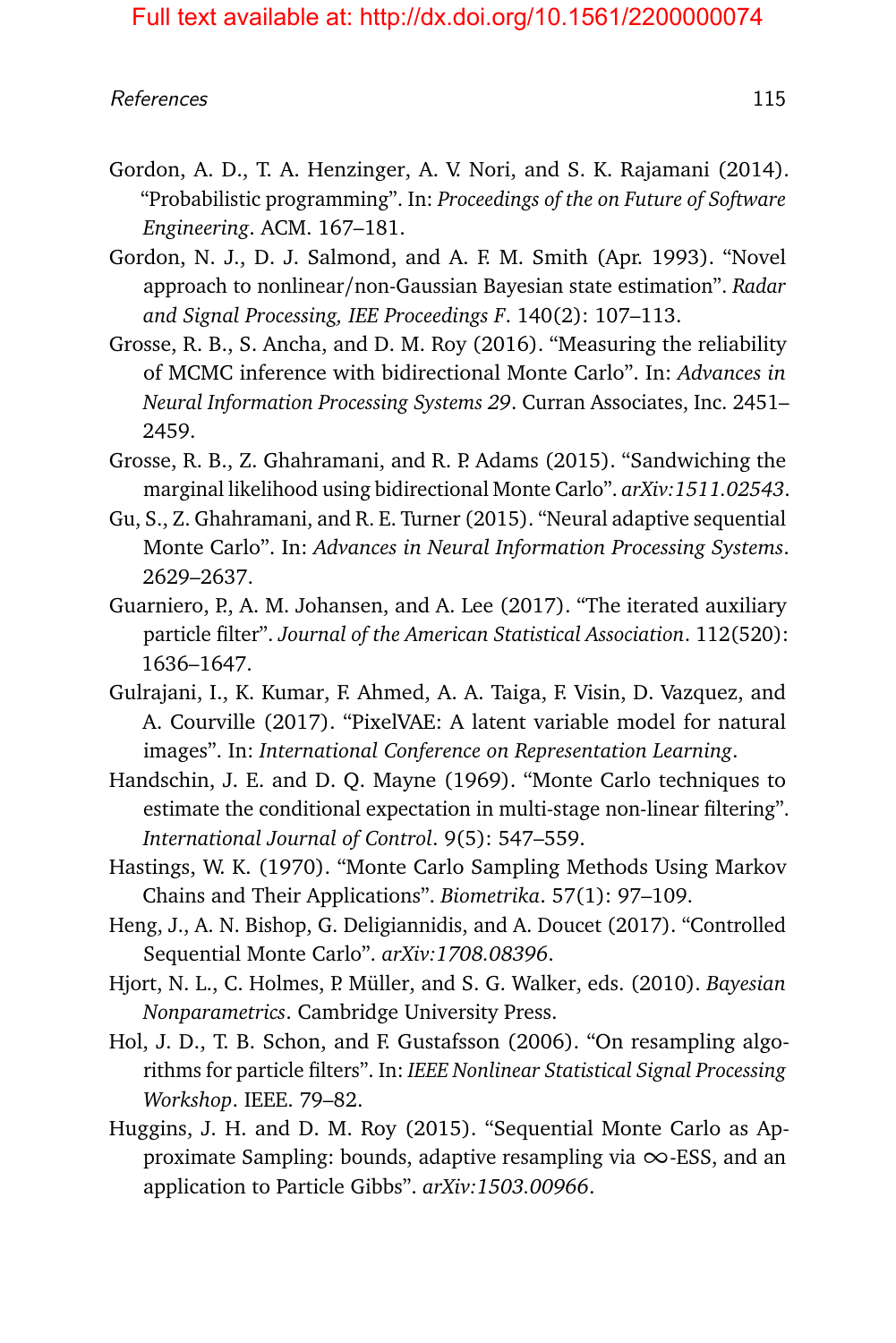- <span id="page-26-0"></span>Ihler, A. and D. McAllester (2009). "Particle belief propagation". In: *Artificial Intelligence and Statistics*. 256–263.
- Ionides, E. L., D. Nguyen, Y. Atchadé, S. Stoev, and A. A. King (2015). "Inference for dynamic and latent variable models via iterated, perturbed Bayes maps". *Proceedings of the National Academy of Sciences*. 112(3): 719–724.
- Jacob, P. E., F. Lindsten, and T. B. Schön (2019). "Smoothing with couplings of conditional particle filters". *Journal of the American Statistical Association (JASA)*.
- Jacob, P. E. and A. H. Thiery (Apr. 2015). "On nonnegative unbiased estimators". *The Annals of Statistics*. 43(2): 769–784.
- Jacob, P. E., L. M. Murray, and S. Rubenthaler (2015). "Path storage in the particle filter". *Statistics and Computing*. 25(2): 487–496.
- Jasra, A., D. A. Stephens, A. Doucet, and T. Tsagaris (2011). "Inference for Lévy-driven stochastic volatility models via adaptive sequential Monte Carlo". *Scandinavian Journal of Statistics*. 38(1): 1–22.
- Johansen, A. M. and A. Doucet (2008). "A note on auxiliary particle filters". *Statistics & Probability Letters*. 78(12): 1498–1504.
- Julier, S. J. (2002). "The scaled unscented transformation". In: *Proceedings of the 2002 American Control Conference*. Vol. 6. IEEE. 4555–4559.
- Julier, S. J. and J. K. Uhlmann (1997). "New extension of the Kalman filter to nonlinear systems". In: *Signal processing, sensor fusion, and target recognition VI*. Vol. 3068. International Society for Optics and Photonics. 182–194.
- Kahn, H. (1950a). "Random sampling (Monte Carlo) techniques in neutron attenuation problems–I." *Nucleonics*. 6(5): 27–37.
- Kahn, H. (1950b). "Random sampling (Monte Carlo) techniques in neutron attenuation problems–II." *Nucleonics*. 6(6): 60–65.
- Kingma, D. P. and M. Welling (2014). "Auto-Encoding Variational Bayes". In: *International Conference on Learning Representations*.
- <span id="page-26-1"></span>Kitagawa, G. (1993). "A Monte Carlo filtering and smoothing method for non-Gaussian nonlinear state space models". In: *Proceedings of the 2nd US-Japan joint Seminar on Statistical Time Series Analysis*. 110–131.
- Kitagawa, G. (1996). "Monte Carlo filter and smoother for non-Gaussian nonlinear state space models". *Journal of computational and graphical statistics*. 5(1): 1–25.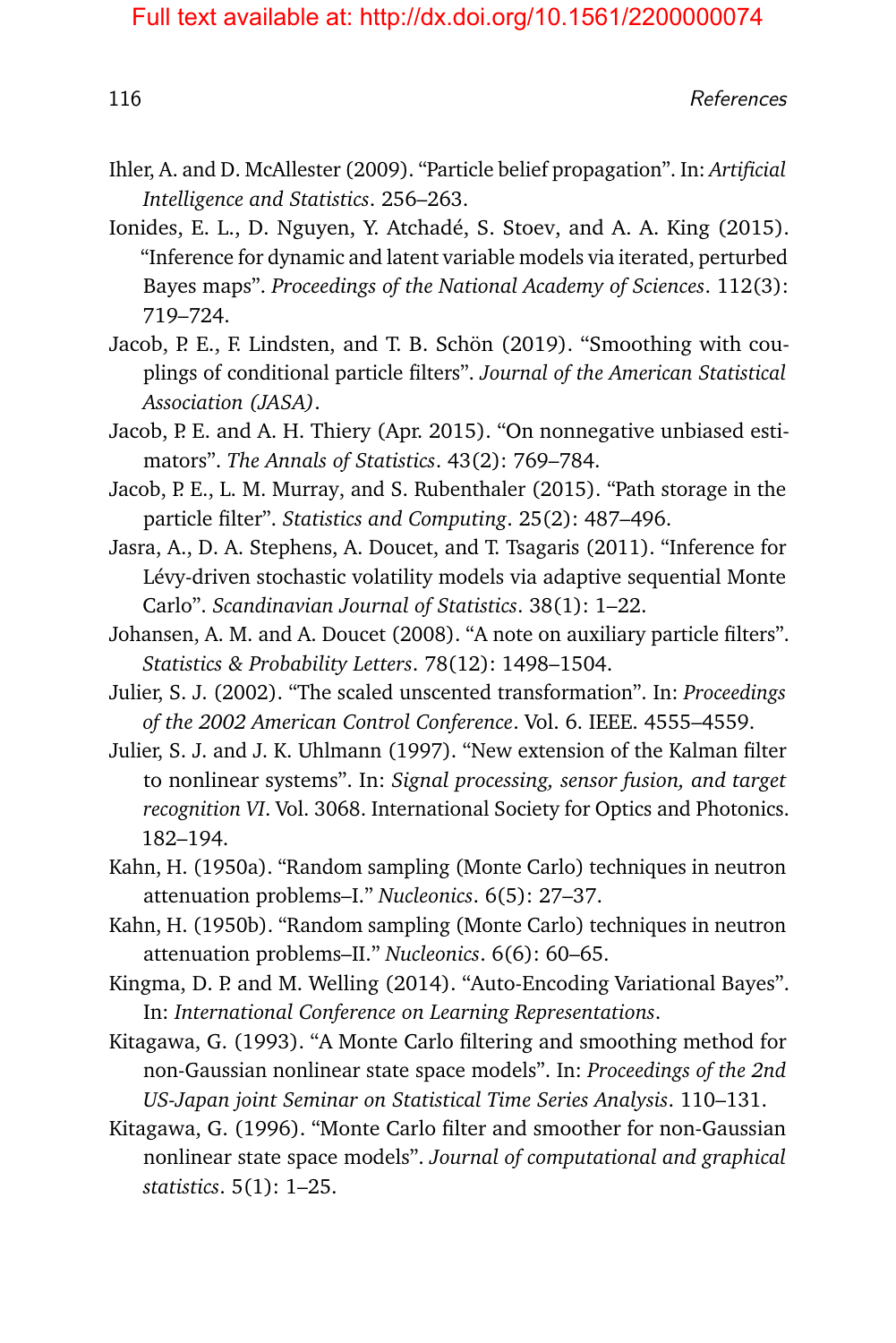#### References and the set of the set of the set of the set of the set of the set of the set of the set of the set of the set of the set of the set of the set of the set of the set of the set of the set of the set of the set o

- <span id="page-27-1"></span>Koller, D., N. Friedman, and F. Bach (2009). *Probabilistic graphical models: principles and techniques*. MIT press.
- Krishnan, R. G., U. Shalit, and D. Sontag (2017). "Structured Inference Networks for Nonlinear State Space Models." In: *AAAI*. 2101–2109.
- Lawson, D., G. Tucker, C. A. Naesseth, C. Maddison, and Y. Whye Teh (2018). "Twisted Variational Sequential Monte Carlo". *Third workshop on Bayesian Deep Learning (NeurIPS)*.
- <span id="page-27-0"></span>Le, T. A., M. Igl, T. Rainforth, T. Jin, and F. Wood (2018). "Auto-Encoding Sequential Monte Carlo". In: *International Conference on Learning Representations*.
- Lee, A. and N. Whiteley (2016). "Forest resampling for distributed sequential Monte Carlo". *Journal of statistical analysis and data mining*. 9(4): 230–248.
- Lee, A., C. Yau, M. B. Giles, A. Doucet, and C. C. Holmes (2010). "On the utility of graphics cards to perform massively parallel simulation of advanced Monte Carlo methods". *Journal of Computational and Graphical Statistics*. 10(4): 769–789.
- Lin, M., R. Chen, and J. S. Liu (2013). "Lookahead strategies for sequential Monte Carlo". *Statistical Science*. 28(1): 69–94.
- Lindsten, F. and A. Doucet (2016). "Pseudo-Marginal Hamiltonian Monte Carlo". arXiv.org, arXiv:1607.02516.
- <span id="page-27-2"></span>Lindsten, F., A. Johansen, C. A. Naesseth, B. Kirkpatrick, T. B. Schön, J. Aston, and A. Bouchard-Côté (2017). "Divide-and-Conquer with Sequential Monte Carlo". *Journal of Computational and Graphical Statistics*. 26(2): 445–458.
- <span id="page-27-3"></span>Lindsten, F., J. Helske, and M. Vihola (2018). "Graphical model inference: Sequential Monte Carlo meets deterministic approximations". In: *Advances in Neural Information Processing Systems 31*. Curran Associates, Inc. 8201–8211.
- Lindsten, F., M. I. Jordan, and T. B. Schön (2014). "Particle Gibbs with ancestor sampling". *The Journal of Machine Learning Research*. 15(1): 2145–2184.
- Lindsten, F. and T. B. Schön (2013). "Backward simulation methods for Monte Carlo statistical inference". *Foundations and Trends* (R) in Machine *Learning*. 6(1): 1–143.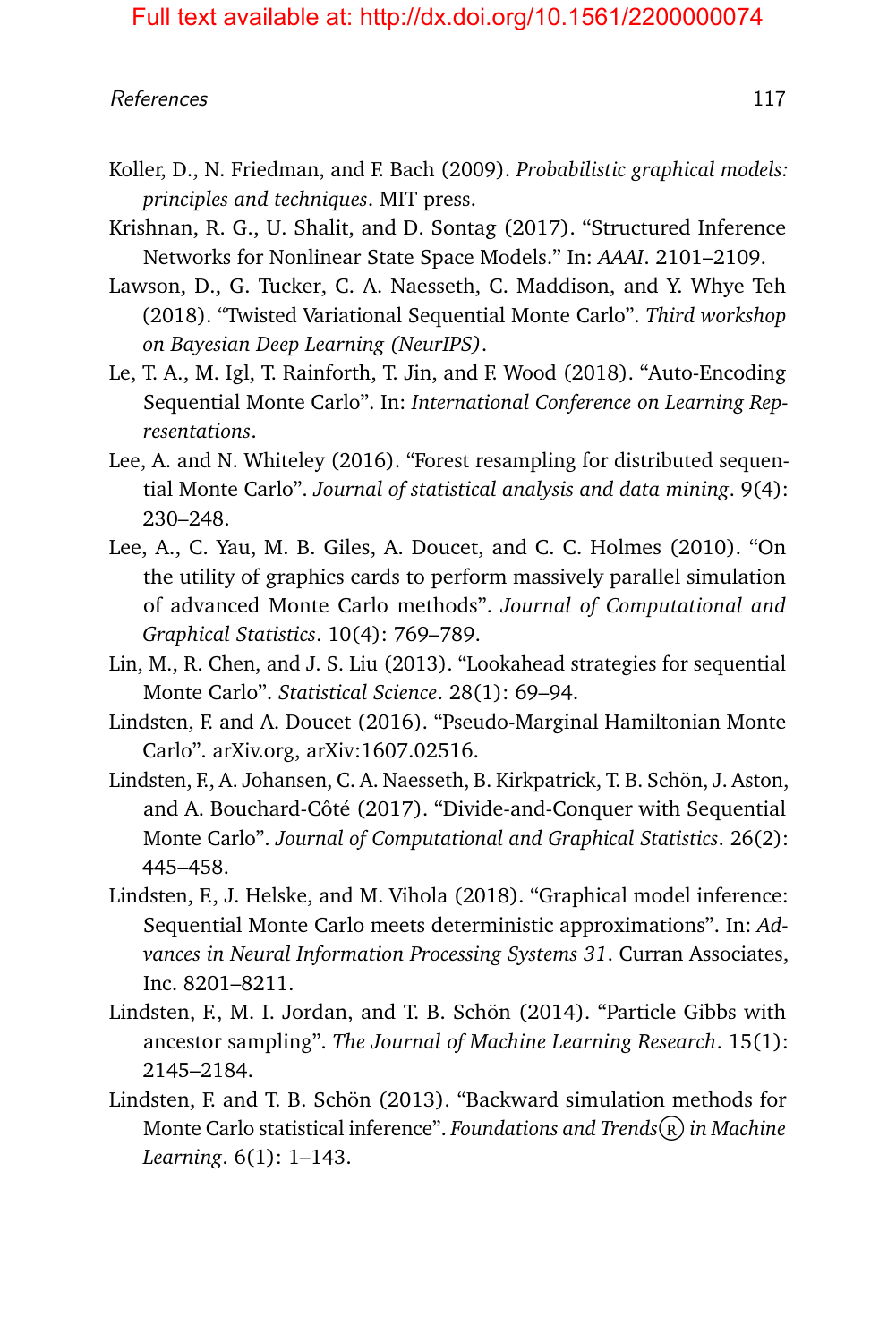- Liu, J. S. (2004). *Monte Carlo strategies in scientific computing*. Springer Science+Business Media.
- Louizos, C., U. Shalit, J. M. Mooij, D. Sontag, R. Zemel, and M. Welling (2017). "Causal Effect Inference with Deep Latent-Variable Models". In: *Advances in Neural Information Processing Systems*. Curran Associates, Inc. 6446–6456.
- <span id="page-28-4"></span>MacEachern, S. N., M. Clyde, and J. S. Liu (1999). "Sequential importance sampling for nonparametric Bayes models: The next generation". *Canadian Journal of Statistics*. 27(2): 251–267.
- <span id="page-28-0"></span>Maddison, C. J., D. Lawson, G. Tucker, N. Heess, M. Norouzi, A. Mnih, A. Doucet, and Y. Whye Teh (2017). "Filtering Variational Objectives". In: *Advances in Neural Information Processing Systems*.
- <span id="page-28-5"></span>Meent, J.-W. van de, B. Paige, H. Yang, and F. Wood (2018). "An Introduction to Probabilistic Programming". *arXiv preprint arXiv:1809.10756*.
- <span id="page-28-3"></span>Metropolis, N., A. W. Rosenbluth, M. N. Rosenbluth, A. H. Teller, and E. Teller (1953). "Equation of state calculations by fast computing machines". *The Journal of Chemical Physics*. 21(6): 1087–1092.
- <span id="page-28-2"></span>Metropolis, N. and S. Ulam (1949). "The Monte Carlo method". *Journal of the American statistical association*. 44(247): 335–341.
- Murray, I. and M. M. Graham (2016). "Pseudo-Marginal Slice Sampling". In: *Proceedings of the 19th International Conference on Artificial Intelligence and Statistics (AISTATS)*. Cadiz, Spain.
- Murray, L. M., A. Lee, and P. E. Jacob (2016). "Parallel resampling in the particle filter". *Journal of Computational and Graphical Statistics*. 25(3): 789–805.
- <span id="page-28-1"></span>Naesseth, C. A., S. Linderman, R. Ranganath, and D. M. Blei (2018). "Variational Sequential Monte Carlo". In: *International Conference on Artificial Intelligence and Statistics*. Vol. 84. PMLR. 968–977.
- Naesseth, C. A., F. Lindsten, and T. B. Schön (2015). "Nested sequential Monte Carlo methods". In: *International Conference on Machine Learning (ICML)*. 1292–1301.
- Naesseth, C. A., F. Lindsten, and T. B. Schön (2019). "High-dimensional filtering using nested sequential Monte Carlo". *IEEE Transactions on Signal Processing*. 67(16): 4177–4188.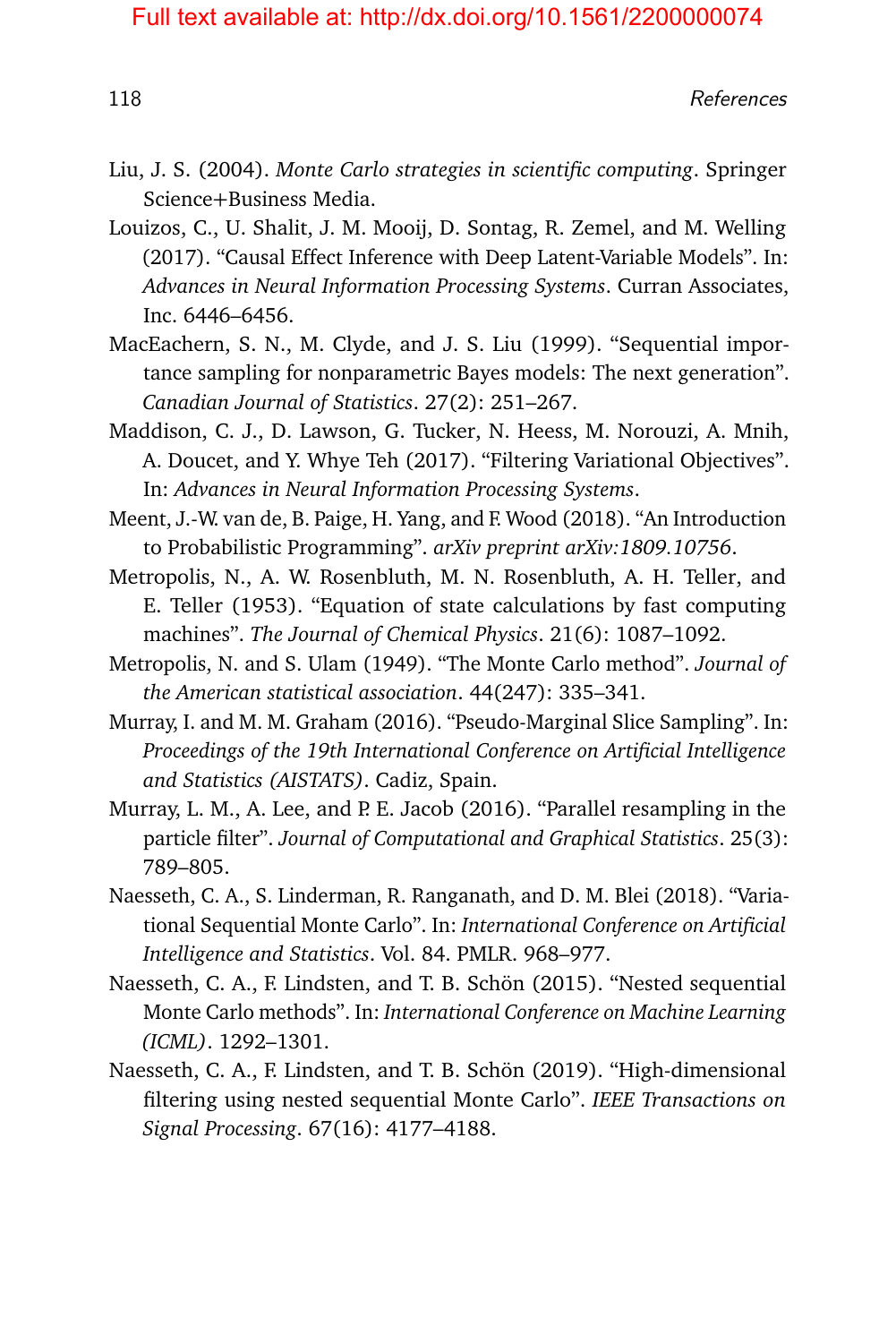#### References and the set of the set of the set of the set of the set of the set of the set of the set of the set of the set of the set of the set of the set of the set of the set of the set of the set of the set of the set o

- Naesseth, C. A., F. Ruiz, S. W. Linderman, and D. M. Blei (2017). "Reparameterization gradients through acceptance-rejection sampling algorithms". In: *Artificial Intelligence and Statistics (AISTATS)*. 489–498.
- <span id="page-29-0"></span>Naesseth, C. A., F. Lindsten, and T. B. Schön (2014). "Sequential Monte Carlo for Graphical Models". In: *Advances in Neural Information Processing Systems 27*. Montreal, Canada: Curran Associates, Inc. 1862– 1870.
- <span id="page-29-3"></span>Neal, R. M. (2001). "Annealed importance sampling". *Statistics and computing*. 11(2): 125–139.
- Osendorfer, C. and J. Bayer (2014). "Learning stochastic recurrent networks". *Tech. rep.* arXiv:1411.7610.
- <span id="page-29-1"></span>Paige, B. and F. Wood (2016). "Inference networks for sequential Monte Carlo in graphical models". In: *International Conference on Machine Learning*. 3040–3049.
- Pitt, M. K. and N. Shephard (1999). "Filtering via simulation: Auxiliary particle filters". *Journal of the American statistical association*. 94(446): 590–599.
- Rainforth, T., C. Naesseth, F. Lindsten, B. Paige, J.-W. Van de Meent, A. Doucet, and F. Wood (2016). "Interacting Particle Markov Chain Monte Carlo". In: *International Conference on Machine Learning*. 2616–2625.
- Rebeschini, P. and R. Van Handel (2015). "Can local particle filters beat the curse of dimensionality?" *The Annals of Applied Probability*. 25(5): 2809–2866.
- Rezende, D. J., S. Mohamed, and D. Wierstra (2014). "Stochastic Backpropagation and Approximate Inference in Deep Generative Models". In: *International Conference on Machine Learning*. PMLR. 1278–1286.
- Robbins, H. and S. Monro (Sept. 1951). "A Stochastic Approximation Method". *The Annals of Mathematical Statistics*. 22(3): 400–407.
- Robert, C. and G. Casella (2004). *Monte Carlo statistical methods*. Springer Science & Business Media.
- <span id="page-29-2"></span>Rubin, D. B. (1987). "Comment: A Noniterative Sampling/Importance Resampling Alternative to the Data Augmentation Algorithm for Creating a Few Imputations When Fractions of Missing Information Are Modest: The SIR Algorithm". *Journal of the American Statistical Association*. 82(398): 543–546.